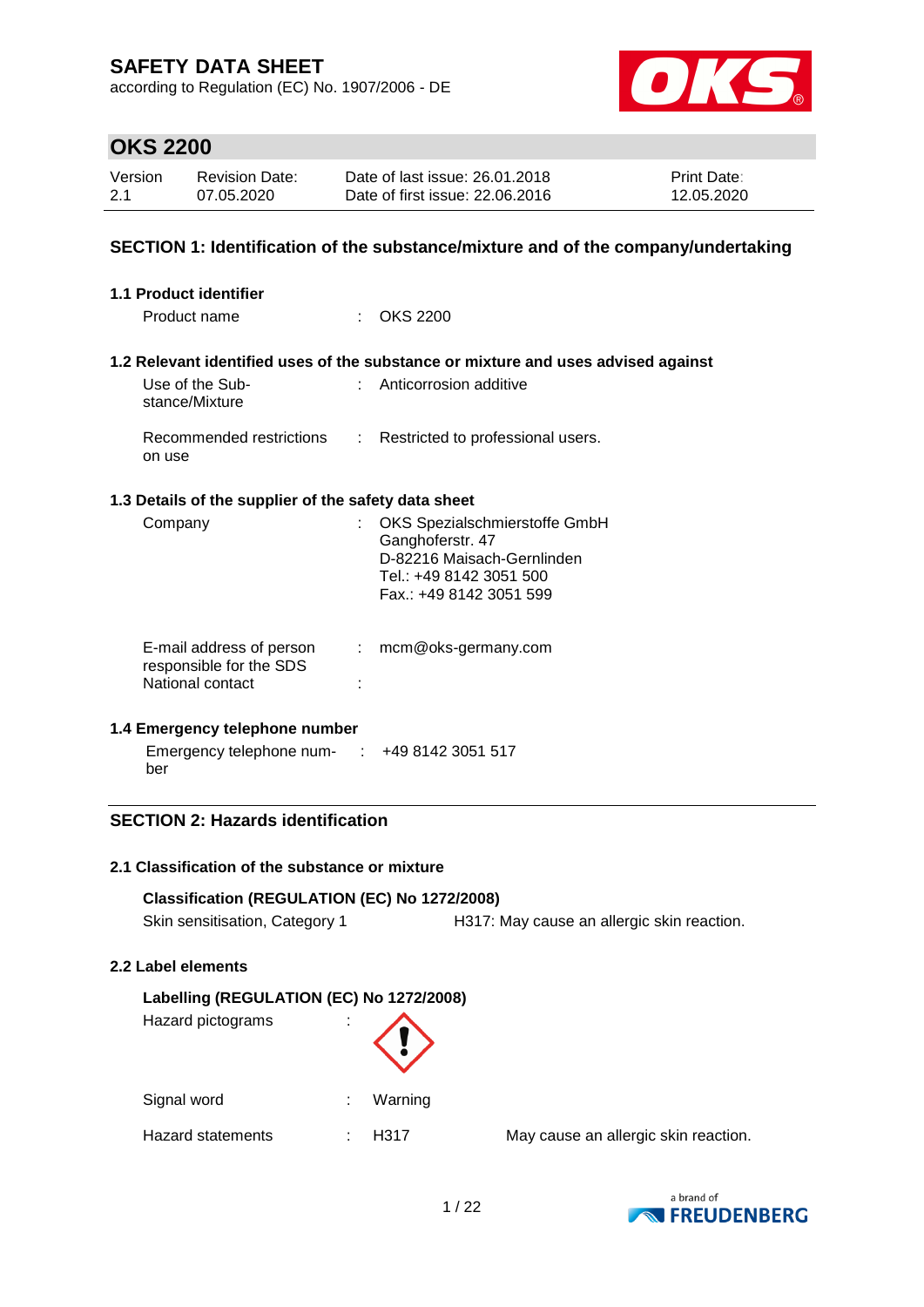according to Regulation (EC) No. 1907/2006 - DE



### **OKS 2200**

| Version<br>2.1           | <b>Revision Date:</b><br>07.05.2020 | Date of last issue: 26.01.2018<br>Date of first issue: 22.06.2016            |                                                                                                                                                                                          | <b>Print Date:</b><br>12.05.2020 |
|--------------------------|-------------------------------------|------------------------------------------------------------------------------|------------------------------------------------------------------------------------------------------------------------------------------------------------------------------------------|----------------------------------|
| Precautionary statements |                                     | $\sim$<br><b>Prevention:</b><br>P <sub>261</sub><br>P272<br>P <sub>280</sub> | Avoid breathing vapours.<br>Contaminated work clothing should not be<br>allowed out of the workplace.<br>Wear protective gloves.                                                         |                                  |
|                          |                                     | Response:<br>P302 + P352<br>P333 + P313<br>P362 + P364                       | IF ON SKIN: Wash with plenty of soap and<br>water.<br>If skin irritation or rash occurs: Get medical<br>advice/attention.<br>Take off contaminated clothing and wash it<br>before reuse. |                                  |

Hazardous components which must be listed on the label: Sulfonic acids, petroleum, calcium salts

1,2-benzisothiazol-3(2H)-one

2-methylisothiazol-3(2H)-one

#### **2.3 Other hazards**

This substance/mixture contains no components considered to be either persistent, bioaccumulative and toxic (PBT), or very persistent and very bioaccumulative (vPvB) at levels of 0.1% or higher.

#### **SECTION 3: Composition/information on ingredients**

#### **3.2 Mixtures**

Chemical nature : Aqueous emulsion

#### **Components**

| Chemical name          | CAS-No.<br>EC-No.<br>Index-No.<br>Registration number | Classification    | Concentration<br>limits<br>M-Factor<br><b>Notes</b> | Concentration<br>(% w/w) |
|------------------------|-------------------------------------------------------|-------------------|-----------------------------------------------------|--------------------------|
| Sulfonic acids, petro- | 61789-86-4                                            | Skin Sens.1B;     | $>= 10 \%$                                          | $>= 1 - < 10$            |
| leum, calcium salts    | 263-093-9<br>01-2119488992-18-<br>0000                | H <sub>3</sub> 17 | Skin Sens.1B,                                       |                          |
| 2-methylisothiazol-    | 2682-20-4                                             | Acute Tox.3; H301 | $\ge$ 0.0015 %                                      | $>= 0,0025 - 5$          |

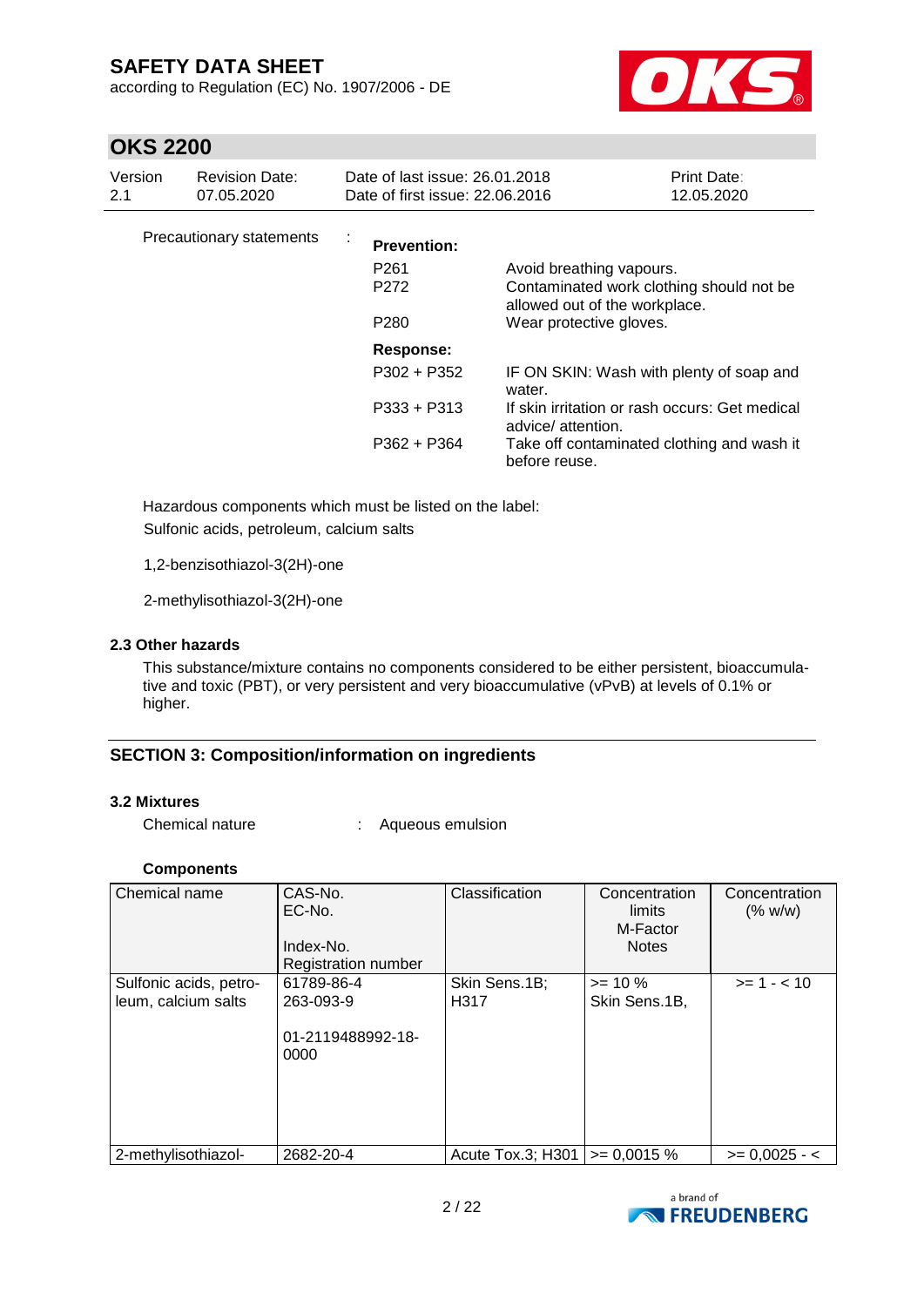according to Regulation (EC) No. 1907/2006 - DE



# **OKS 2200**

| Version<br><b>Revision Date:</b><br>07.05.2020<br>2.1  |                                                                 | Date of last issue: 26.01.2018<br>Date of first issue: 22.06.2016                                                                                                                     | Print Date:<br>12.05.2020                           |                          |  |
|--------------------------------------------------------|-----------------------------------------------------------------|---------------------------------------------------------------------------------------------------------------------------------------------------------------------------------------|-----------------------------------------------------|--------------------------|--|
| $3(2H)$ -one                                           | 220-239-6<br>613-326-00-9                                       | Acute Tox.2; H330<br>Acute Tox.3; H311<br>Skin Corr.1B;<br>H314<br>Eye Dam.1; H318<br>Skin Sens.1A;<br>H317<br>STOT SE3; H335<br>Aquatic Acute1;<br>H400<br>Aquatic Chronic1;<br>H410 | Skin Sens.1A,<br>H317<br>M-Factor: 10/1             | 0,025                    |  |
| 1,2-benzisothiazol-<br>$3(2H)$ -one                    | 2634-33-5<br>220-120-9<br>613-088-00-6                          | Acute Tox.4; H302<br>Skin Irrit.2; H315<br>Eye Dam.1; H318<br>Skin Sens.1; H317<br>Aquatic Acute1;<br>H400                                                                            | $>= 0.05 %$<br>Skin Sens.1,<br>H317<br>M-Factor: 1/ | $>= 0,0025 - 5$<br>0,025 |  |
| N-(3-aminopropyl)-N-<br>dodecylpropane-1,3-<br>diamine | 2372-82-9<br>219-145-8                                          | Acute Tox.3; H301<br>Skin Corr.1A;<br>H314<br>STOT RE2; H373<br>Aquatic Acute1;<br>H400<br>Aquatic Chronic1;<br>H410                                                                  | M-Factor: 10/1                                      | $>= 0,0025 - 5$<br>0,025 |  |
| Substances with a workplace exposure limit :           |                                                                 |                                                                                                                                                                                       |                                                     |                          |  |
| 2,2',2"-nitrilotriethanol                              | $102 - 71 - 6$<br>203-049-8<br>01-2119486482-31-<br><b>XXXX</b> | Not classified                                                                                                                                                                        |                                                     | $>= 1 - 10$              |  |

For explanation of abbreviations see section 16.

#### **SECTION 4: First aid measures**

#### **4.1 Description of first aid measures**

If inhaled : Remove person to fresh air. If signs/symptoms continue, get medical attention. Keep patient warm and at rest. If unconscious, place in recovery position and seek medical advice. Keep respiratory tract clear. If breathing is irregular or stopped, administer artificial respiration.

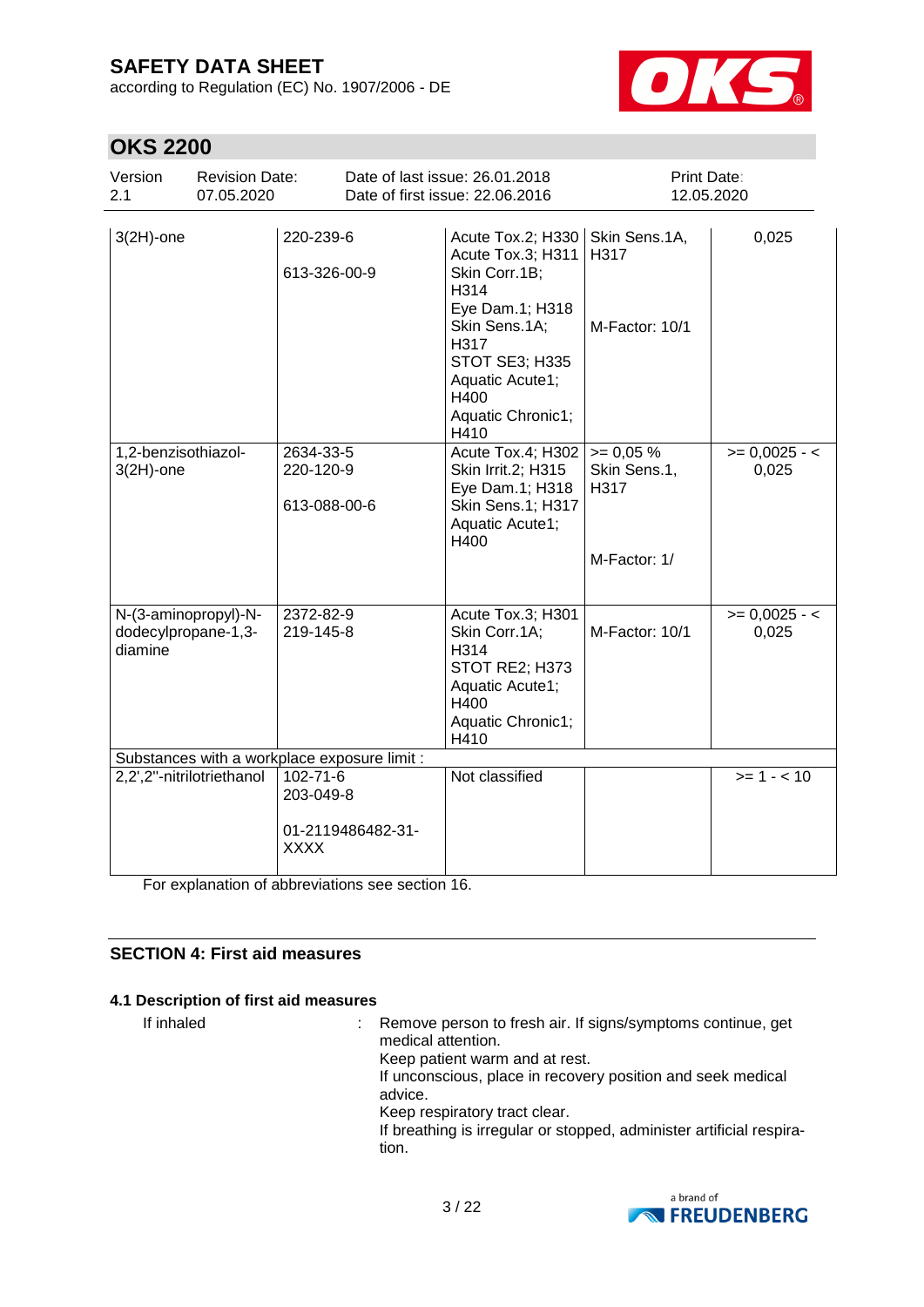according to Regulation (EC) No. 1907/2006 - DE



# **OKS 2200**

| 71 NU <i>ll</i> uv |                                                           |    |                                                                                                                                                                                                                                                            |                           |  |
|--------------------|-----------------------------------------------------------|----|------------------------------------------------------------------------------------------------------------------------------------------------------------------------------------------------------------------------------------------------------------|---------------------------|--|
| Version<br>2.1     | <b>Revision Date:</b><br>07.05.2020                       |    | Date of last issue: 26.01.2018<br>Date of first issue: 22.06.2016                                                                                                                                                                                          | Print Date:<br>12.05.2020 |  |
|                    | In case of skin contact                                   |    | Take off all contaminated clothing immediately.<br>Wash off immediately with soap and plenty of water.<br>Get medical attention immediately if irritation develops and<br>persists.<br>Wash clothing before reuse.<br>Thoroughly clean shoes before reuse. |                           |  |
|                    | In case of eye contact                                    |    | Rinse immediately with plenty of water, also under the eyelids,<br>for at least 10 minutes.<br>If eye irritation persists, consult a specialist.                                                                                                           |                           |  |
|                    | If swallowed                                              |    | Move the victim to fresh air.<br>If unconscious, place in recovery position and seek medical<br>advice.<br>Keep respiratory tract clear.<br>Do NOT induce vomiting.<br>Rinse mouth with water.<br>Never give anything by mouth to an unconscious person.   |                           |  |
|                    |                                                           |    | 4.2 Most important symptoms and effects, both acute and delayed                                                                                                                                                                                            |                           |  |
|                    | Symptoms                                                  |    | Allergic appearance                                                                                                                                                                                                                                        |                           |  |
|                    |                                                           |    |                                                                                                                                                                                                                                                            |                           |  |
| <b>Risks</b>       |                                                           |    | May cause an allergic skin reaction.                                                                                                                                                                                                                       |                           |  |
|                    |                                                           |    | 4.3 Indication of any immediate medical attention and special treatment needed                                                                                                                                                                             |                           |  |
|                    | Treatment                                                 |    | The first aid procedure should be established in consultation<br>with the doctor responsible for industrial medicine.                                                                                                                                      |                           |  |
|                    | <b>SECTION 5: Firefighting measures</b>                   |    |                                                                                                                                                                                                                                                            |                           |  |
|                    | 5.1 Extinguishing media                                   |    |                                                                                                                                                                                                                                                            |                           |  |
|                    |                                                           |    | Suitable extinguishing media : Use water spray, alcohol-resistant foam, dry chemical or car-<br>bon dioxide.                                                                                                                                               |                           |  |
| media              | Unsuitable extinguishing                                  | ÷. | High volume water jet                                                                                                                                                                                                                                      |                           |  |
|                    | 5.2 Special hazards arising from the substance or mixture |    |                                                                                                                                                                                                                                                            |                           |  |
| fighting           | Specific hazards during fire-                             |    | Fire may cause evolution of:<br>Carbon oxides<br>Nitrogen oxides (NOx)<br>Sulphur oxides                                                                                                                                                                   |                           |  |

#### **5.3 Advice for firefighters**

|                  | Special protective equipment : ln the event of fire, wear self-contained breathing apparatus. |
|------------------|-----------------------------------------------------------------------------------------------|
| for firefighters | Use personal protective equipment. Exposure to decomposi-                                     |
|                  | tion products may be a hazard to health.                                                      |

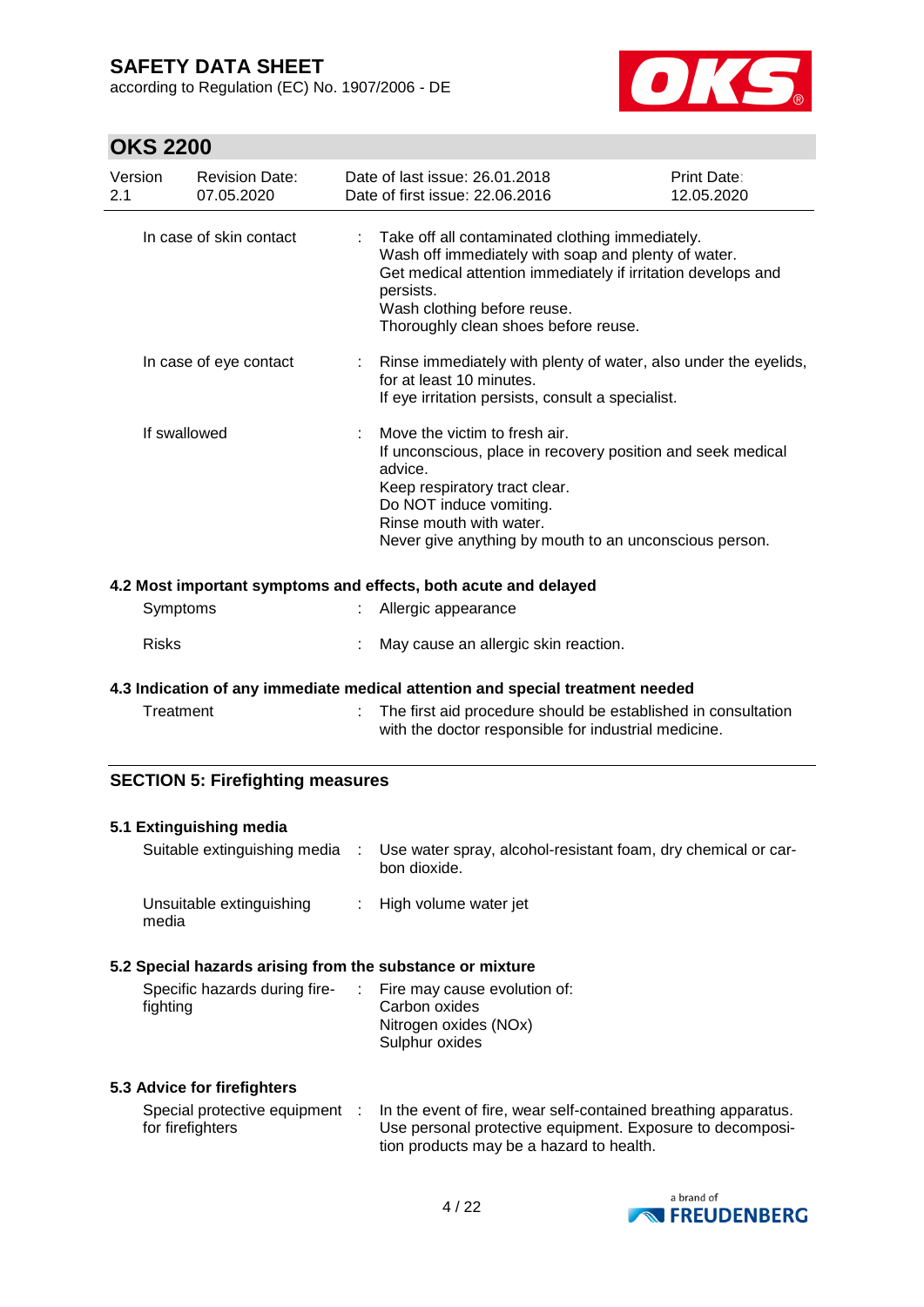according to Regulation (EC) No. 1907/2006 - DE



# **OKS 2200**

| Version | <b>Revision Date:</b> | Date of last issue: 26.01.2018           | <b>Print Date:</b> |
|---------|-----------------------|------------------------------------------|--------------------|
| 2.1     | 07.05.2020            | Date of first issue: 22.06.2016          | 12.05.2020         |
|         | Further information   | : Standard procedure for chemical fires. |                    |

#### **SECTION 6: Accidental release measures**

|                                                          | 6.1 Personal precautions, protective equipment and emergency procedures                                                                                                                                         |
|----------------------------------------------------------|-----------------------------------------------------------------------------------------------------------------------------------------------------------------------------------------------------------------|
| Personal precautions                                     | : Evacuate personnel to safe areas.<br>Use personal protective equipment.<br>Ensure adequate ventilation.<br>Do not breathe vapours or spray mist.<br>Refer to protective measures listed in sections 7 and 8.  |
| <b>6.2 Environmental precautions</b>                     |                                                                                                                                                                                                                 |
| Environmental precautions                                | : Do not allow contact with soil, surface or ground water.<br>Prevent further leakage or spillage if safe to do so.<br>If the product contaminates rivers and lakes or drains inform<br>respective authorities. |
| 6.3 Methods and material for containment and cleaning up |                                                                                                                                                                                                                 |
| Methods for cleaning up                                  | : Contain spillage, and then collect with non-combustible ab-<br>sorbent material, (e.g. sand, earth, diatomaceous earth, ver-<br>miculite) and place in container for disposal according to local              |

/ national regulations (see section 13).

#### **6.4 Reference to other sections**

For personal protection see section 8.

#### **SECTION 7: Handling and storage**

#### **7.1 Precautions for safe handling**

| Advice on safe handling | Do not breathe vapours or spray mist.<br>Avoid contact with skin and eyes.<br>For personal protection see section 8.<br>Persons with a history of skin sensitisation problems or asth-<br>ma, allergies, chronic or recurrent respiratory disease should<br>not be employed in any process in which this mixture is being<br>used.<br>Smoking, eating and drinking should be prohibited in the ap-<br>plication area.<br>Wash hands and face before breaks and immediately after<br>handling the product.<br>Do not get in eyes or mouth or on skin.<br>Do not get on skin or clothing.<br>Do not ingest.<br>Do not repack.<br>Do not re-use empty containers. |
|-------------------------|----------------------------------------------------------------------------------------------------------------------------------------------------------------------------------------------------------------------------------------------------------------------------------------------------------------------------------------------------------------------------------------------------------------------------------------------------------------------------------------------------------------------------------------------------------------------------------------------------------------------------------------------------------------|
|                         | These safety instructions also apply to empty packaging which                                                                                                                                                                                                                                                                                                                                                                                                                                                                                                                                                                                                  |

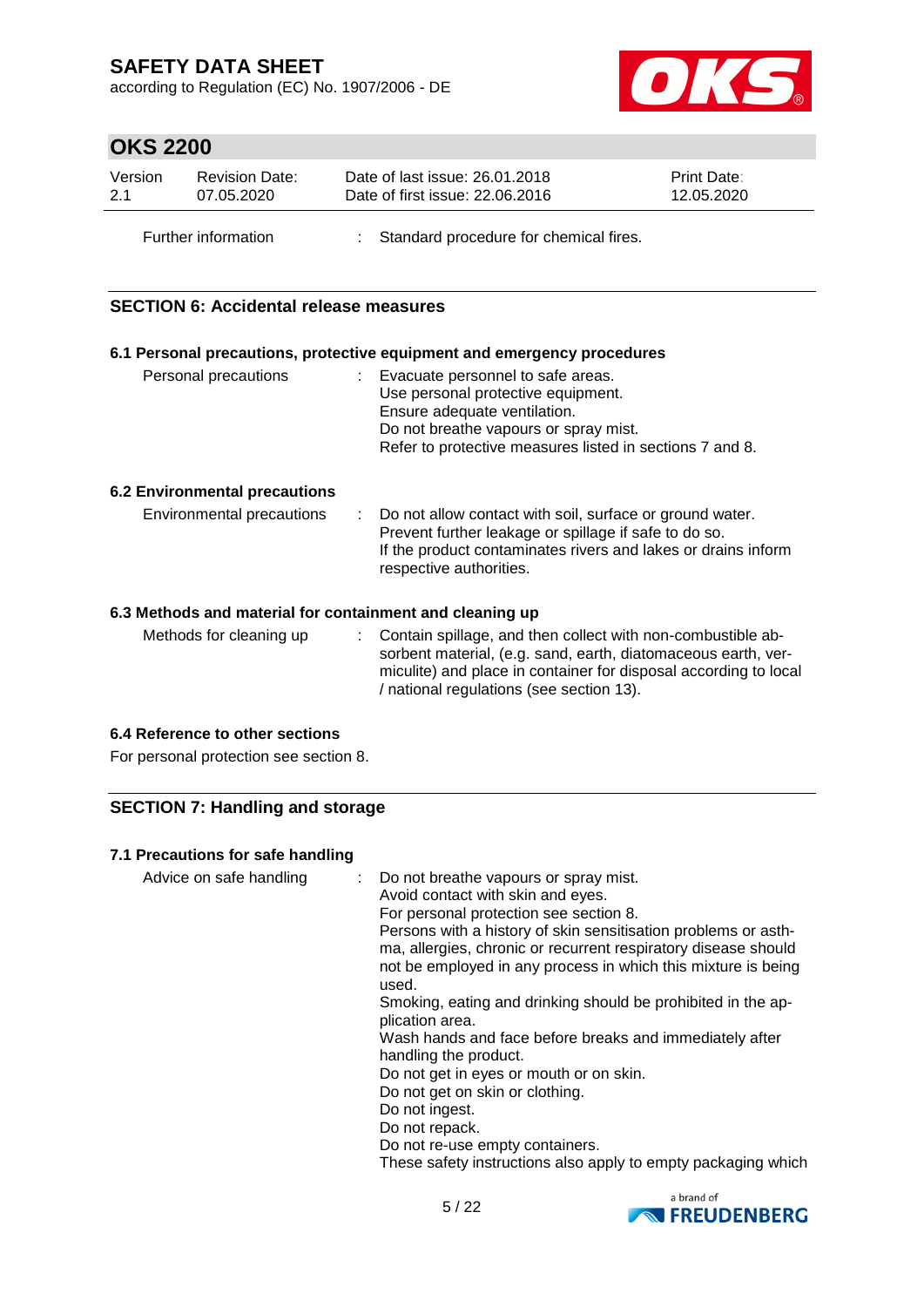according to Regulation (EC) No. 1907/2006 - DE



# **OKS 2200**

| Version<br>2.1                                   | <b>Revision Date:</b><br>07.05.2020                              |  | Date of last issue: 26.01.2018<br>Date of first issue: 22.06.2016                                                                                                                                                                                                                                                                | Print Date:<br>12.05.2020 |  |  |  |
|--------------------------------------------------|------------------------------------------------------------------|--|----------------------------------------------------------------------------------------------------------------------------------------------------------------------------------------------------------------------------------------------------------------------------------------------------------------------------------|---------------------------|--|--|--|
|                                                  | Hygiene measures                                                 |  | may still contain product residues.<br>Keep container closed when not in use.<br>: Wash face, hands and any exposed skin thoroughly after<br>handling.                                                                                                                                                                           |                           |  |  |  |
|                                                  | 7.2 Conditions for safe storage, including any incompatibilities |  |                                                                                                                                                                                                                                                                                                                                  |                           |  |  |  |
| Requirements for storage<br>areas and containers |                                                                  |  | : Store in original container. Keep container closed when not in<br>use. Keep in a dry, cool and well-ventilated place. Containers<br>which are opened must be carefully resealed and kept upright<br>to prevent leakage. Store in accordance with the particular<br>national regulations. Keep in properly labelled containers. |                           |  |  |  |
|                                                  | Storage class (TRGS 510)                                         |  | : 12, Non Combustible Liquids                                                                                                                                                                                                                                                                                                    |                           |  |  |  |
|                                                  | 7.3 Specific end use(s)                                          |  |                                                                                                                                                                                                                                                                                                                                  |                           |  |  |  |
|                                                  | Specific use(s)                                                  |  | Specific instructions for handling, not required.                                                                                                                                                                                                                                                                                |                           |  |  |  |

#### **SECTION 8: Exposure controls/personal protection**

#### **8.1 Control parameters**

#### **Occupational Exposure Limits**

| Components                                             | CAS-No.                                | Value type (Form<br>of exposure)       | Control parameters                                                           | <b>Basis</b>       |  |
|--------------------------------------------------------|----------------------------------------|----------------------------------------|------------------------------------------------------------------------------|--------------------|--|
| $2,2^{\prime},2^{\prime\prime}$ -<br>nitrilotriethanol | $102 - 71 - 6$                         | AGW (Inhalable<br>fraction)            | 1 $mg/m3$                                                                    | DE TRGS<br>900     |  |
|                                                        |                                        |                                        |                                                                              | $(2018-06-07)$     |  |
| Peak-limit: excur-                                     | 1; (1)                                 |                                        |                                                                              |                    |  |
| sion factor (catego-<br>ry)                            |                                        |                                        |                                                                              |                    |  |
| Further information                                    |                                        |                                        | When there is compliance with the OEL and biological tolerance values, there |                    |  |
|                                                        |                                        | is no risk of harming the unborn child |                                                                              |                    |  |
| Sulfonic acids,                                        | 61789-86-4                             | AGW (Alveolate                         | $5 \text{ mg/m}$ 3                                                           | DE TRGS            |  |
| petroleum, calcium                                     |                                        | fraction)                              |                                                                              | 900                |  |
| salts                                                  |                                        |                                        |                                                                              | $(2015 - 11 - 06)$ |  |
| Peak-limit: excur-                                     | 4(11)                                  |                                        |                                                                              |                    |  |
| sion factor (catego-                                   |                                        |                                        |                                                                              |                    |  |
| ry)                                                    |                                        |                                        |                                                                              |                    |  |
| N-(3-aminopropyl)-                                     | 2372-82-9                              | <b>AGW</b> (Inhalable                  | $0,05 \text{ mg/m}$ 3                                                        | <b>DE TRGS</b>     |  |
| N-dodecylpropane-                                      |                                        | fraction)                              |                                                                              | 900                |  |
| 1,3-diamine                                            |                                        |                                        |                                                                              | $(2018 - 05 - 02)$ |  |
| Peak-limit: excur-                                     | 8(11)                                  |                                        |                                                                              |                    |  |
| sion factor (catego-                                   |                                        |                                        |                                                                              |                    |  |
| ry)                                                    |                                        |                                        |                                                                              |                    |  |
| Further information                                    |                                        |                                        | When there is compliance with the OEL and biological tolerance values, there |                    |  |
|                                                        | is no risk of harming the unborn child |                                        |                                                                              |                    |  |

**Derived No Effect Level (DNEL) according to Regulation (EC) No. 1907/2006:**

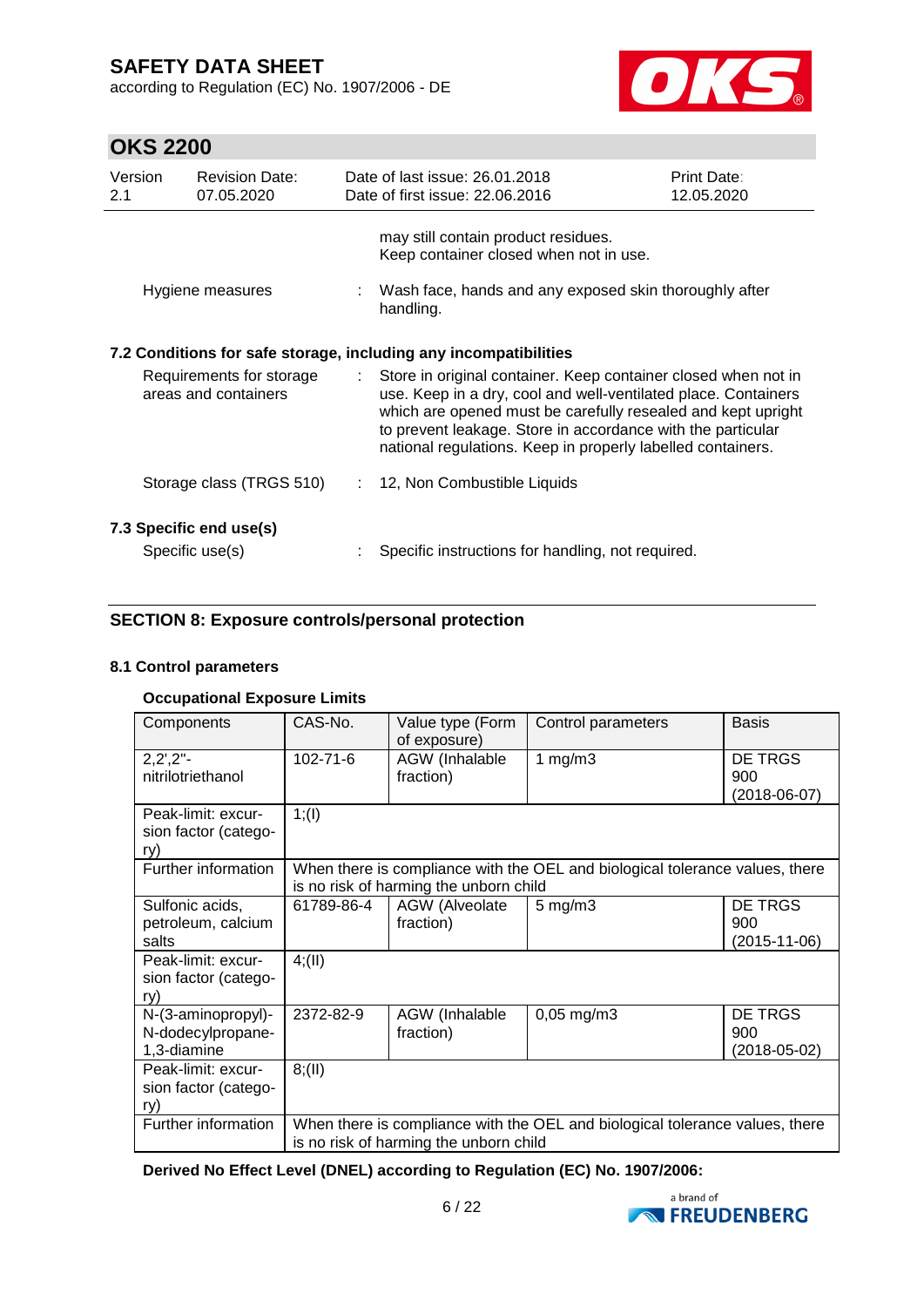according to Regulation (EC) No. 1907/2006 - DE



# **OKS 2200**

| Version | Revision Date: | Date of last issue: 26.01.2018  | <b>Print Date:</b> |
|---------|----------------|---------------------------------|--------------------|
| 2.1     | 07.05.2020     | Date of first issue: 22,06,2016 | 12.05.2020         |

| Substance name            | End Use | Exposure routes | Potential health ef-          | Value              |
|---------------------------|---------|-----------------|-------------------------------|--------------------|
|                           |         |                 | fects                         |                    |
| 2,2',2"-nitrilotriethanol | Workers | Dermal          | Long-term systemic<br>effects | $6,3$ mg/kg        |
|                           | Workers | Inhalation      | Long-term systemic<br>effects | $5 \text{ mg/m}$ 3 |
|                           | Workers | Inhalation      | Long-term local ef-<br>fects  | $5 \text{ mg/m}$ 3 |

#### **Predicted No Effect Concentration (PNEC) according to Regulation (EC) No. 1907/2006:**

| Substance name            | <b>Environmental Compartment</b>                          | Value               |
|---------------------------|-----------------------------------------------------------|---------------------|
| 2,2',2"-nitrilotriethanol | Soil                                                      | $0,151$ mg/kg       |
|                           | Microbiological Activity in Sewage Treat-<br>ment Systems | $10$ mg/l           |
|                           | Fresh water                                               | $0,32 \text{ mg/l}$ |
|                           | Marine water                                              | $0,032$ mg/l        |
|                           | Fresh water sediment                                      | $1,7$ mg/kg         |
|                           | Marine sediment                                           | $0,17$ mg/kg        |

#### **8.2 Exposure controls**

#### **Engineering measures**

Maintain air concentrations below occupational exposure standards.

#### **Personal protective equipment**

| Eye protection                                                        | Safety glasses with side-shields                                                                                                                                                                                                                                                                                                                                             |
|-----------------------------------------------------------------------|------------------------------------------------------------------------------------------------------------------------------------------------------------------------------------------------------------------------------------------------------------------------------------------------------------------------------------------------------------------------------|
| Hand protection<br>Material<br>Break through time<br>Protective index | butyl-rubber<br>$> 10$ min<br>Class 1                                                                                                                                                                                                                                                                                                                                        |
| Remarks                                                               | For prolonged or repeated contact use protective gloves. The<br>break through time depends amongst other things on the<br>material, the thickness and the type of glove and therefore<br>has to be measured for each case.<br>The selected protective gloves have to satisfy the specifica-<br>tions of Regulation (EU) 2016/425 and the standard EN 374<br>derived from it. |
| Respiratory protection                                                | Not required; except in case of aerosol formation.                                                                                                                                                                                                                                                                                                                           |
| Filter type                                                           | Filter type A-P                                                                                                                                                                                                                                                                                                                                                              |
| Protective measures                                                   | The type of protective equipment must be selected according<br>to the concentration and amount of the dangerous substance<br>at the specific workplace.<br>Choose body protection in relation to its type, to the concen-<br>tration and amount of dangerous substances, and to the spe-<br>cific work-place.                                                                |

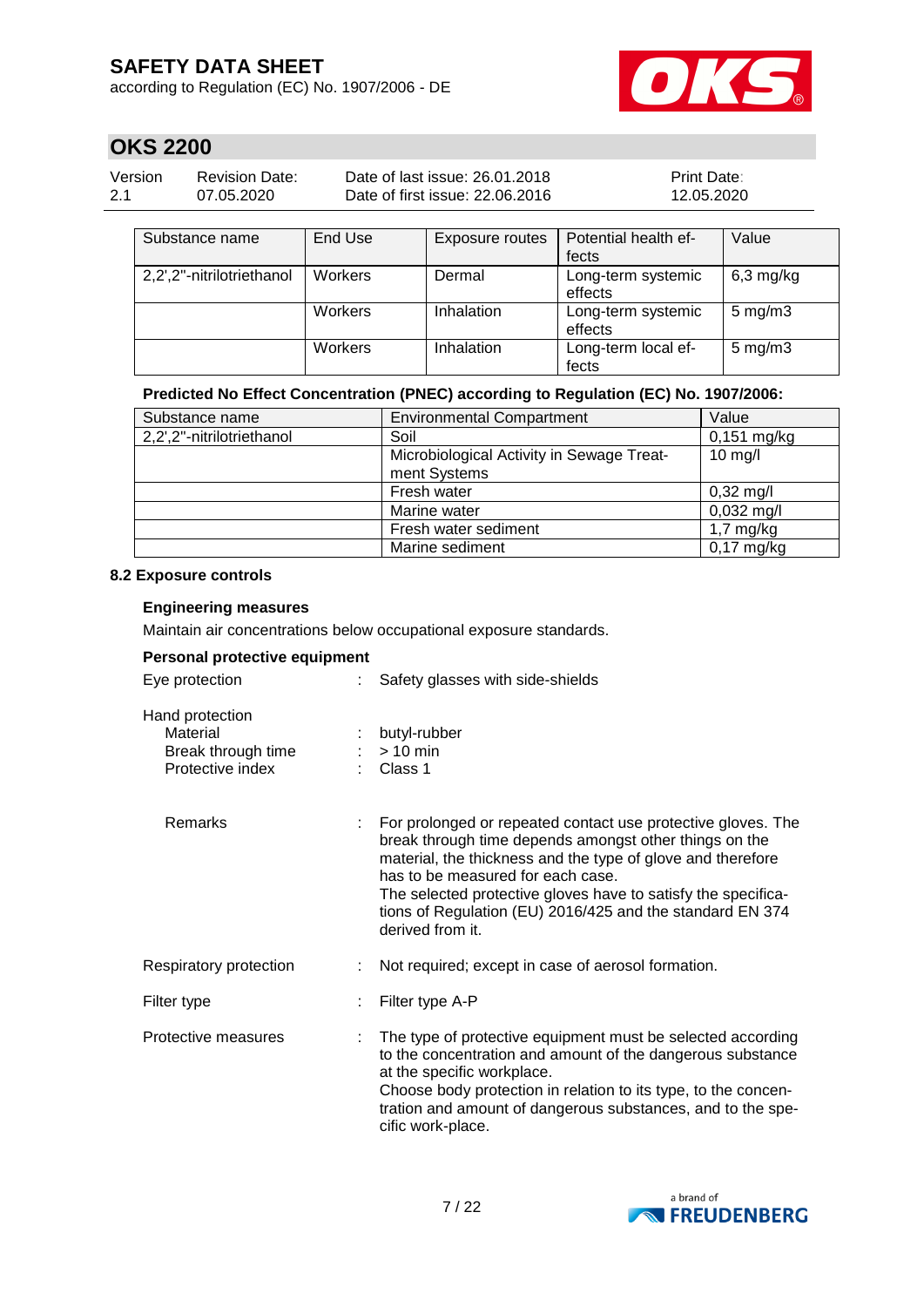according to Regulation (EC) No. 1907/2006 - DE



# **OKS 2200**

| Version | <b>Revision Date:</b> | Date of last issue: 26.01.2018  | <b>Print Date:</b> |
|---------|-----------------------|---------------------------------|--------------------|
| 2.1     | 07.05.2020            | Date of first issue: 22.06.2016 | 12.05.2020         |

### **SECTION 9: Physical and chemical properties**

#### **9.1 Information on basic physical and chemical properties**

| Appearance                                          |    | Emulsion                            |
|-----------------------------------------------------|----|-------------------------------------|
| Colour                                              | t  | beige                               |
| Odour                                               |    | characteristic                      |
| <b>Odour Threshold</b>                              |    | No data available                   |
|                                                     |    |                                     |
| рH                                                  |    | 8,8 (20 °C)<br>Concentration: 100 % |
| Melting point/range                                 | t. | No data available                   |
| Boiling point/boiling range                         | ÷  | 100 °C<br>(1.013 hPa)               |
| Flash point                                         | ÷  | does not flash                      |
| Evaporation rate                                    | t. | No data available                   |
| Upper explosion limit / Upper<br>flammability limit |    | : No data available                 |
| Lower explosion limit / Lower<br>flammability limit |    | : No data available                 |
| Vapour pressure                                     |    | 9,4 hPa (20 °C)                     |
| Relative vapour density                             | ÷. | No data available                   |
| Density                                             |    | 0,98 g/cm3<br>(20 °C)               |
| <b>Bulk density</b>                                 | t. | No data available                   |
| Solubility(ies)<br>Water solubility                 | t. | insoluble                           |
| Solubility in other solvents                        | t. | No data available                   |
| Partition coefficient: n-<br>octanol/water          |    | No data available                   |
| Auto-ignition temperature                           |    | No data available                   |
| Decomposition temperature                           | t  | No data available                   |

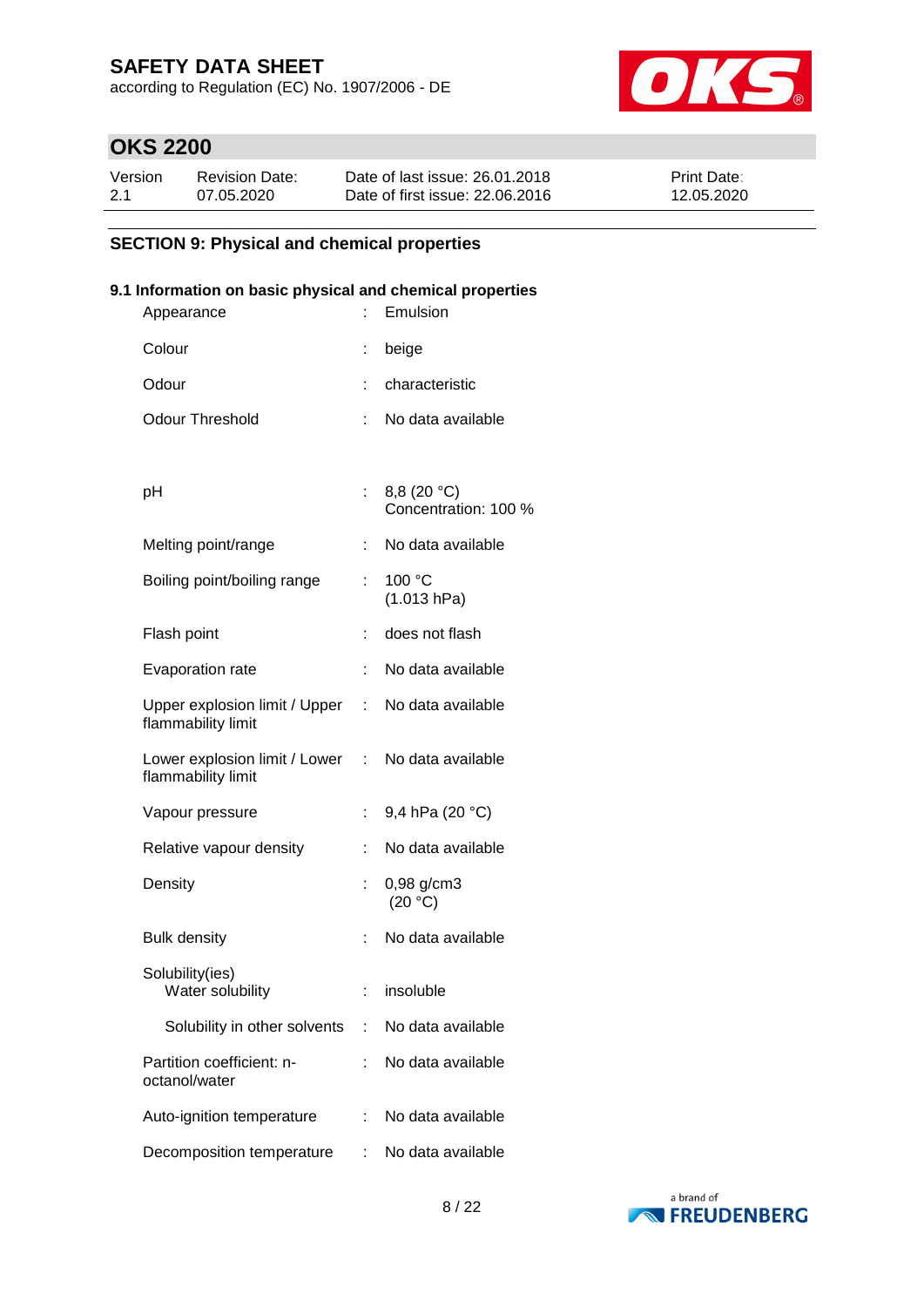according to Regulation (EC) No. 1907/2006 - DE



# **OKS 2200**

| Version<br>2.1                                  | <b>Revision Date:</b><br>07.05.2020        |        | Date of last issue: 26.01.2018<br>Date of first issue: 22.06.2016 | Print Date:<br>12.05.2020 |
|-------------------------------------------------|--------------------------------------------|--------|-------------------------------------------------------------------|---------------------------|
| Viscosity                                       | Viscosity, dynamic<br>Viscosity, kinematic | ÷<br>÷ | No data available<br>30 mm2/s (40 °C)                             |                           |
|                                                 | <b>Explosive properties</b>                |        | Not explosive                                                     |                           |
| Oxidizing properties                            |                                            | ÷      | No data available                                                 |                           |
| 9.2 Other information<br>Flammability (liquids) |                                            | ÷      | Will not burn                                                     |                           |
|                                                 | Sublimation point                          | ÷      | No data available                                                 |                           |
|                                                 | Metal corrosion rate                       | ÷      | Not corrosive to metals                                           |                           |
|                                                 | Self-ignition                              |        | not auto-flammable                                                |                           |

#### **SECTION 10: Stability and reactivity**

#### **10.1 Reactivity**

No hazards to be specially mentioned.

#### **10.2 Chemical stability**

Stable under normal conditions.

| 10.3 Possibility of hazardous reactions |  |                                                               |  |  |  |  |
|-----------------------------------------|--|---------------------------------------------------------------|--|--|--|--|
| Hazardous reactions                     |  | : No dangerous reaction known under conditions of normal use. |  |  |  |  |
| 10.4 Conditions to avoid                |  |                                                               |  |  |  |  |

Conditions to avoid : No conditions to be specially mentioned.

#### **10.5 Incompatible materials**

Materials to avoid : No materials to be especially mentioned.

#### **10.6 Hazardous decomposition products**

No decomposition if stored and applied as directed.

#### **SECTION 11: Toxicological information**

#### **11.1 Information on toxicological effects**

#### **Acute toxicity**

#### **Product:**

Acute oral toxicity : Remarks: This information is not available.



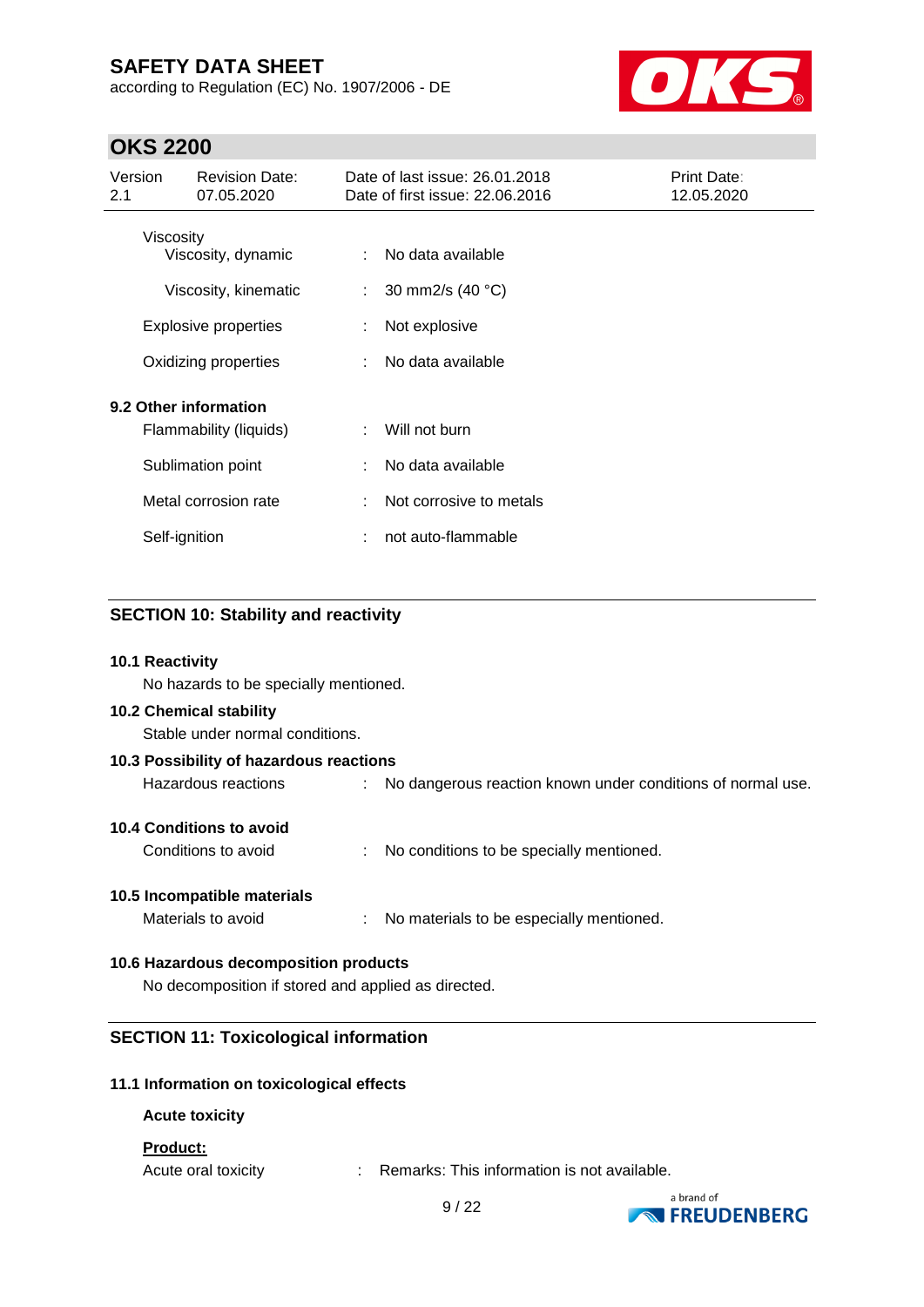according to Regulation (EC) No. 1907/2006 - DE



| Version<br>2.1 | <b>Revision Date:</b><br>07.05.2020             |    | Date of last issue: 26.01.2018<br>Date of first issue: 22.06.2016                                                                                                                    | Print Date:<br>12.05.2020 |
|----------------|-------------------------------------------------|----|--------------------------------------------------------------------------------------------------------------------------------------------------------------------------------------|---------------------------|
|                |                                                 |    |                                                                                                                                                                                      |                           |
|                | Acute inhalation toxicity                       |    | : Remarks: This information is not available.                                                                                                                                        |                           |
|                | Acute dermal toxicity                           |    | Symptoms: Redness, Local irritation                                                                                                                                                  |                           |
|                | <b>Components:</b>                              |    |                                                                                                                                                                                      |                           |
|                | 2-methylisothiazol-3(2H)-one:                   |    |                                                                                                                                                                                      |                           |
|                | Acute oral toxicity                             | ÷  | LD50 Oral (Rat): $>$ 50 mg/kg                                                                                                                                                        |                           |
|                |                                                 |    | Symptoms: Pain, Stomach/intestinal disorders                                                                                                                                         |                           |
|                |                                                 |    | Remarks: Toxic if swallowed.                                                                                                                                                         |                           |
|                | Acute inhalation toxicity                       |    | : LC50 (Rat): 0,11 mg/l<br>Exposure time: 4 h<br>Test atmosphere: dust/mist<br>Method: OECD Test Guideline 403                                                                       |                           |
|                |                                                 |    | Remarks: Risk of delayed pulmonary oedema.<br>Effects of breathing high concentrations of vapour may in-<br>clude:<br>Very toxic by inhalation.<br>Irritating to respiratory system. |                           |
|                |                                                 |    | Symptoms: Local irritation, Respiratory disorders, Inhalation<br>may provoke the following symptoms:                                                                                 |                           |
|                | Acute dermal toxicity                           | t. | LD50 Dermal (Rabbit, female): 326 mg/kg                                                                                                                                              |                           |
|                |                                                 |    | Remarks: Very toxic in contact with skin.                                                                                                                                            |                           |
|                |                                                 |    | Symptoms: Blistering, Redness, Local irritation                                                                                                                                      |                           |
|                | 1,2-benzisothiazol-3(2H)-one:                   |    |                                                                                                                                                                                      |                           |
|                | Acute oral toxicity                             | ÷. | LD50 Oral (Rat): 1.193 mg/kg                                                                                                                                                         |                           |
|                |                                                 |    | Remarks: Harmful if swallowed.                                                                                                                                                       |                           |
|                | Acute dermal toxicity                           | ÷  | Symptoms: Redness, Local irritation                                                                                                                                                  |                           |
|                | N-(3-aminopropyl)-N-dodecylpropane-1,3-diamine: |    |                                                                                                                                                                                      |                           |
|                | Acute oral toxicity                             | t. | LD50 Oral (Rat): 261 mg/kg<br>Method: OECD Test Guideline 401                                                                                                                        |                           |
|                |                                                 |    | Remarks: Toxic if swallowed.                                                                                                                                                         |                           |
|                |                                                 |    | Symptoms: Pain, Stomach/intestinal disorders                                                                                                                                         |                           |
|                | Acute inhalation toxicity                       | ÷. | Remarks: Risk of delayed pulmonary oedema.<br>Effects of breathing high concentrations of vapour may in-                                                                             |                           |

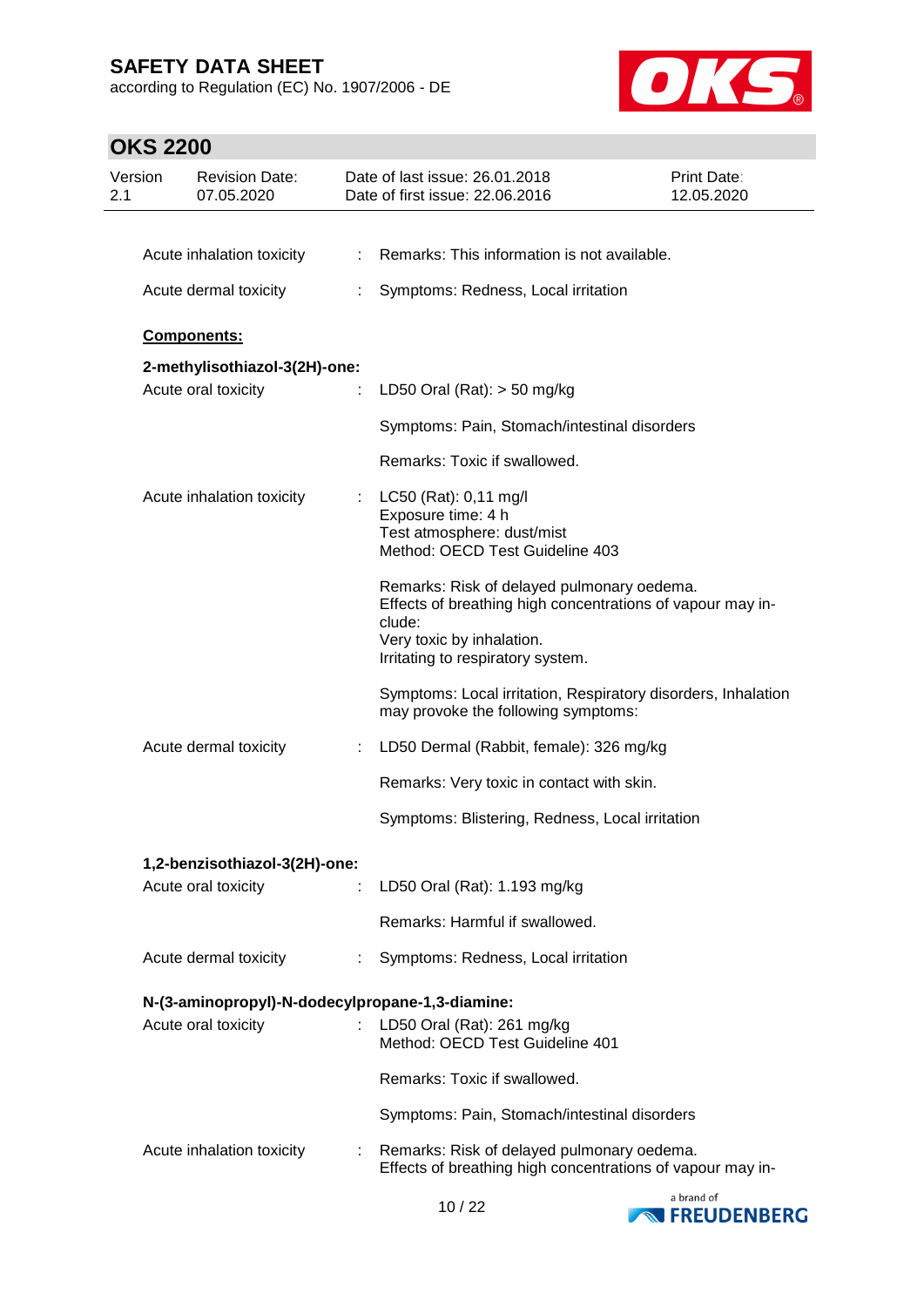according to Regulation (EC) No. 1907/2006 - DE



| Version<br>2.1 |                          | <b>Revision Date:</b><br>07.05.2020             |   | Date of last issue: 26.01.2018<br>Date of first issue: 22.06.2016                                                                        | Print Date:<br>12.05.2020 |
|----------------|--------------------------|-------------------------------------------------|---|------------------------------------------------------------------------------------------------------------------------------------------|---------------------------|
|                |                          |                                                 |   | clude:<br>Irritating to respiratory system.                                                                                              |                           |
|                |                          | Acute dermal toxicity                           | ÷ | Symptoms: Blistering, Redness                                                                                                            |                           |
|                |                          | 2,2',2"-nitrilotriethanol:                      |   |                                                                                                                                          |                           |
|                |                          | Acute oral toxicity                             |   | : LD50 (Rat): 6.400 mg/kg<br>Method: OECD Test Guideline 401                                                                             |                           |
|                |                          | Acute dermal toxicity                           |   | : LD50 (Rat): $> 2.000$ mg/kg<br>Method: OECD Test Guideline 402<br>Assessment: The substance or mixture has no acute dermal<br>toxicity |                           |
|                |                          | <b>Skin corrosion/irritation</b>                |   |                                                                                                                                          |                           |
|                | Product:                 |                                                 |   |                                                                                                                                          |                           |
|                | Remarks                  |                                                 |   | This information is not available.                                                                                                       |                           |
|                |                          | Components:                                     |   |                                                                                                                                          |                           |
|                |                          | 2-methylisothiazol-3(2H)-one:                   |   |                                                                                                                                          |                           |
|                | <b>Species</b><br>Result |                                                 |   | Rabbit<br>Causes burns.                                                                                                                  |                           |
|                | Remarks                  |                                                 |   | Causes skin burns.                                                                                                                       |                           |
|                |                          | 1,2-benzisothiazol-3(2H)-one:                   |   |                                                                                                                                          |                           |
|                | Result<br>Remarks        |                                                 |   | Irritating to skin.<br>Irritating to skin.                                                                                               |                           |
|                |                          | N-(3-aminopropyl)-N-dodecylpropane-1,3-diamine: |   |                                                                                                                                          |                           |
|                | Result                   |                                                 |   | Causes severe burns.                                                                                                                     |                           |
|                | Remarks                  |                                                 |   | Causes skin burns.                                                                                                                       |                           |
|                |                          | 2,2',2"-nitrilotriethanol:                      |   |                                                                                                                                          |                           |
|                | <b>Species</b>           |                                                 |   | Rabbit                                                                                                                                   |                           |
|                | Assessment<br>Method     |                                                 |   | No skin irritation<br><b>OECD Test Guideline 404</b>                                                                                     |                           |
|                | Result                   |                                                 |   | No skin irritation                                                                                                                       |                           |
|                |                          | Serious eye damage/eye irritation               |   |                                                                                                                                          |                           |
|                | Product:                 |                                                 |   |                                                                                                                                          |                           |
|                | Remarks                  |                                                 |   | This information is not available.                                                                                                       |                           |

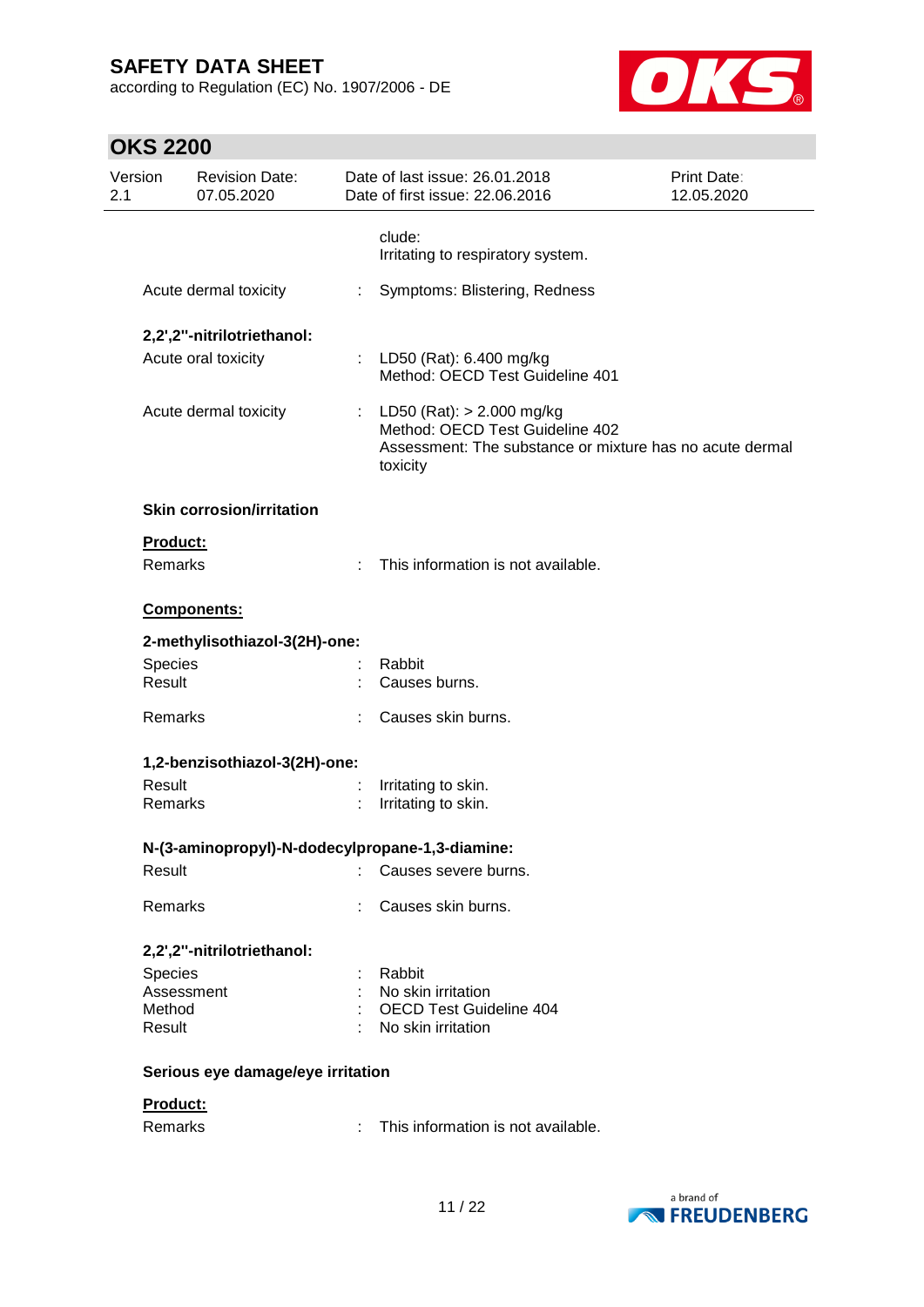according to Regulation (EC) No. 1907/2006 - DE



| Version<br>2.1                     | <b>Revision Date:</b><br>07.05.2020             | Date of last issue: 26.01.2018<br>Date of first issue: 22.06.2016                                                 | Print Date:<br>12.05.2020 |
|------------------------------------|-------------------------------------------------|-------------------------------------------------------------------------------------------------------------------|---------------------------|
|                                    | Components:                                     |                                                                                                                   |                           |
|                                    | 2-methylisothiazol-3(2H)-one:                   |                                                                                                                   |                           |
| Remarks                            |                                                 | Acute eye irritation/corrosion<br>Causes eye burns.                                                               |                           |
|                                    | 1,2-benzisothiazol-3(2H)-one:                   |                                                                                                                   |                           |
| Result<br>Remarks                  |                                                 | Risk of serious damage to eyes.<br>Severe eye irritation<br>May irritate eyes.<br>Risk of serious damage to eyes. |                           |
| Remarks                            |                                                 | Severe eye irritation<br>May irritate eyes.<br>Risk of serious damage to eyes.                                    |                           |
|                                    | N-(3-aminopropyl)-N-dodecylpropane-1,3-diamine: |                                                                                                                   |                           |
| Result                             |                                                 | No eye irritation                                                                                                 |                           |
| Remarks                            |                                                 | Acute eye irritation/corrosion<br>Causes eye burns.                                                               |                           |
|                                    | 2,2',2"-nitrilotriethanol:                      |                                                                                                                   |                           |
| <b>Species</b><br>Method<br>Result | Assessment                                      | Rabbit<br>No eye irritation<br><b>OECD Test Guideline 405</b><br>No eye irritation                                |                           |
|                                    | <b>Respiratory or skin sensitisation</b>        |                                                                                                                   |                           |
| Product:                           |                                                 |                                                                                                                   |                           |
| Remarks                            |                                                 | This information is not available.                                                                                |                           |
|                                    | Components:                                     |                                                                                                                   |                           |
|                                    | Sulfonic acids, petroleum, calcium salts:       |                                                                                                                   |                           |
|                                    | Assessment                                      | The product is a skin sensitiser, sub-category 1B.                                                                |                           |
|                                    | 2-methylisothiazol-3(2H)-one:                   |                                                                                                                   |                           |
| <b>Species</b>                     | Assessment                                      | Rabbit<br>May cause sensitisation by skin contact.                                                                |                           |
|                                    | 1,2-benzisothiazol-3(2H)-one:                   |                                                                                                                   |                           |
|                                    | Assessment                                      | May cause sensitisation by skin contact.                                                                          |                           |
|                                    | 2,2',2"-nitrilotriethanol:                      |                                                                                                                   |                           |
| <b>Species</b>                     |                                                 | Guinea pig                                                                                                        |                           |

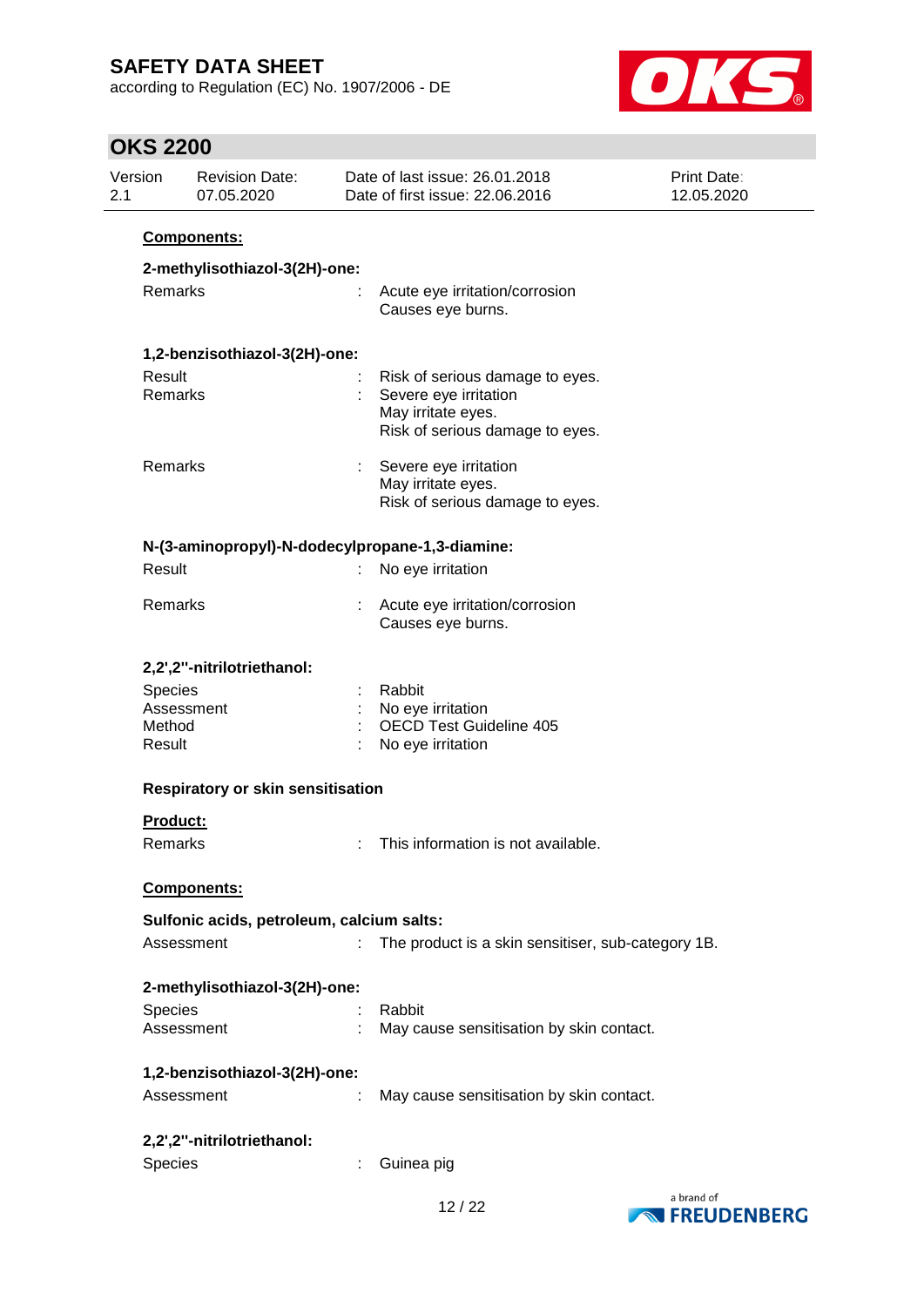according to Regulation (EC) No. 1907/2006 - DE



| Version<br>2.1 |                                | <b>Revision Date:</b><br>07.05.2020             |                               | Date of last issue: 26.01.2018<br>Print Date:<br>Date of first issue: 22.06.2016<br>12.05.2020             |  |
|----------------|--------------------------------|-------------------------------------------------|-------------------------------|------------------------------------------------------------------------------------------------------------|--|
|                | Assessment<br>Method<br>Result |                                                 |                               | Does not cause skin sensitisation.<br><b>OECD Test Guideline 406</b><br>Does not cause skin sensitisation. |  |
|                |                                | <b>Germ cell mutagenicity</b>                   |                               |                                                                                                            |  |
|                | Product:                       |                                                 |                               |                                                                                                            |  |
|                |                                | Genotoxicity in vitro                           | t.                            | Remarks: No data available                                                                                 |  |
|                |                                | Genotoxicity in vivo                            |                               | Remarks: No data available                                                                                 |  |
|                |                                | Carcinogenicity                                 |                               |                                                                                                            |  |
|                | Product:                       |                                                 |                               |                                                                                                            |  |
|                | Remarks                        |                                                 |                               | No data available                                                                                          |  |
|                |                                | <b>Reproductive toxicity</b>                    |                               |                                                                                                            |  |
|                | <b>Product:</b>                |                                                 |                               |                                                                                                            |  |
|                |                                | Effects on fertility                            |                               | : Remarks: No data available                                                                               |  |
|                | ment                           | Effects on foetal develop-                      | $\mathcal{I}^{\mathcal{I}}$ . | Remarks: No data available                                                                                 |  |
|                |                                | <b>STOT - single exposure</b>                   |                               |                                                                                                            |  |
|                |                                | <b>Components:</b>                              |                               |                                                                                                            |  |
|                |                                | 2-methylisothiazol-3(2H)-one:                   |                               |                                                                                                            |  |
|                | Assessment                     |                                                 |                               | May cause respiratory irritation.                                                                          |  |
|                |                                | 2,2',2"-nitrilotriethanol:                      |                               |                                                                                                            |  |
|                | Assessment                     |                                                 |                               | : The substance or mixture is not classified as specific target<br>organ toxicant, single exposure.        |  |
|                |                                | <b>STOT - repeated exposure</b>                 |                               |                                                                                                            |  |
|                |                                | Components:                                     |                               |                                                                                                            |  |
|                |                                | N-(3-aminopropyl)-N-dodecylpropane-1,3-diamine: |                               |                                                                                                            |  |
|                | Assessment                     |                                                 |                               | May cause damage to organs through prolonged or repeated<br>exposure.                                      |  |
|                |                                | 2,2',2"-nitrilotriethanol:                      |                               |                                                                                                            |  |
|                | Assessment                     |                                                 |                               | The substance or mixture is not classified as specific target<br>organ toxicant, repeated exposure.        |  |

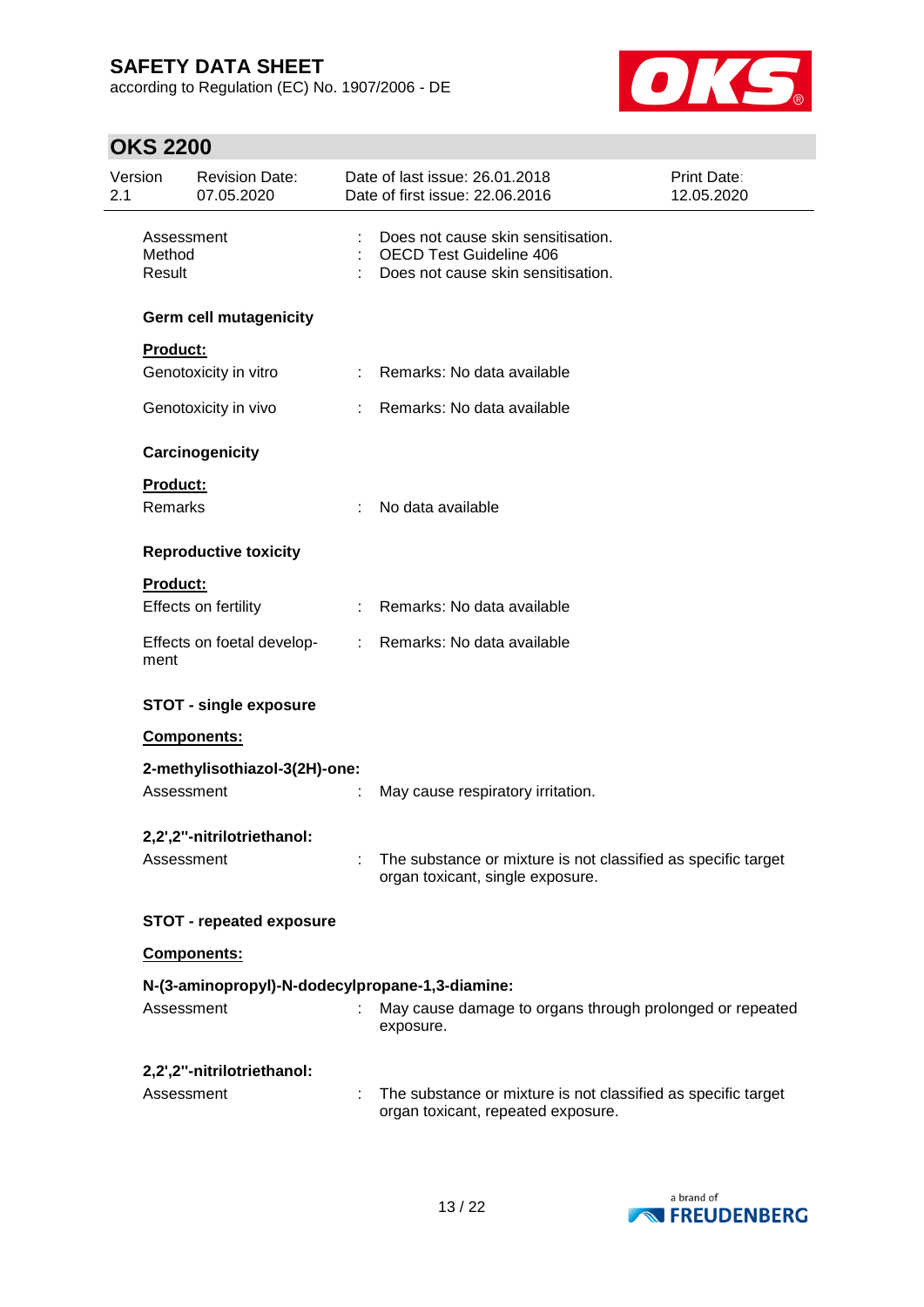according to Regulation (EC) No. 1907/2006 - DE



# **OKS 2200**

| Version<br>2.1 |                     | <b>Revision Date:</b><br>07.05.2020             |    | Date of last issue: 26.01.2018<br>Date of first issue: 22.06.2016                               | Print Date:<br>12.05.2020 |
|----------------|---------------------|-------------------------------------------------|----|-------------------------------------------------------------------------------------------------|---------------------------|
|                |                     | <b>Repeated dose toxicity</b>                   |    |                                                                                                 |                           |
|                | <b>Product:</b>     |                                                 |    |                                                                                                 |                           |
|                | Remarks             |                                                 |    | This information is not available.                                                              |                           |
|                |                     | <b>Aspiration toxicity</b>                      |    |                                                                                                 |                           |
|                | <b>Product:</b>     |                                                 |    |                                                                                                 |                           |
|                |                     | This information is not available.              |    |                                                                                                 |                           |
|                |                     | Components:                                     |    |                                                                                                 |                           |
|                |                     | 2,2',2"-nitrilotriethanol:                      |    |                                                                                                 |                           |
|                |                     | No aspiration toxicity classification           |    |                                                                                                 |                           |
|                |                     | <b>Further information</b>                      |    |                                                                                                 |                           |
|                |                     |                                                 |    |                                                                                                 |                           |
|                | Product:<br>Remarks |                                                 | ÷. | Information given is based on data on the components and<br>the toxicology of similar products. |                           |
|                |                     | <b>Components:</b>                              |    |                                                                                                 |                           |
|                |                     | 2-methylisothiazol-3(2H)-one:                   |    |                                                                                                 |                           |
|                | Remarks             |                                                 |    | Ingestion causes burns of the upper digestive and respiratory<br>tracts.                        |                           |
|                |                     | 1,2-benzisothiazol-3(2H)-one:                   |    |                                                                                                 |                           |
|                | Remarks             |                                                 |    | Ingestion causes irritation of upper respiratory system and<br>gastrointestinal disturbance.    |                           |
|                |                     | N-(3-aminopropyl)-N-dodecylpropane-1,3-diamine: |    |                                                                                                 |                           |
|                | <b>Remarks</b>      |                                                 |    | Ingestion causes burns of the upper digestive and respiratory<br>tracts.                        |                           |

### **SECTION 12: Ecological information**

#### **12.1 Toxicity**

| <b>Product:</b>                                                                     |                                        |
|-------------------------------------------------------------------------------------|----------------------------------------|
| Toxicity to fish                                                                    | Remarks: Harmful to aquatic organisms. |
| Toxicity to daphnia and other : Remarks: No data available<br>aquatic invertebrates |                                        |
| Toxicity to algae/aquatic                                                           | : Remarks: No data available           |

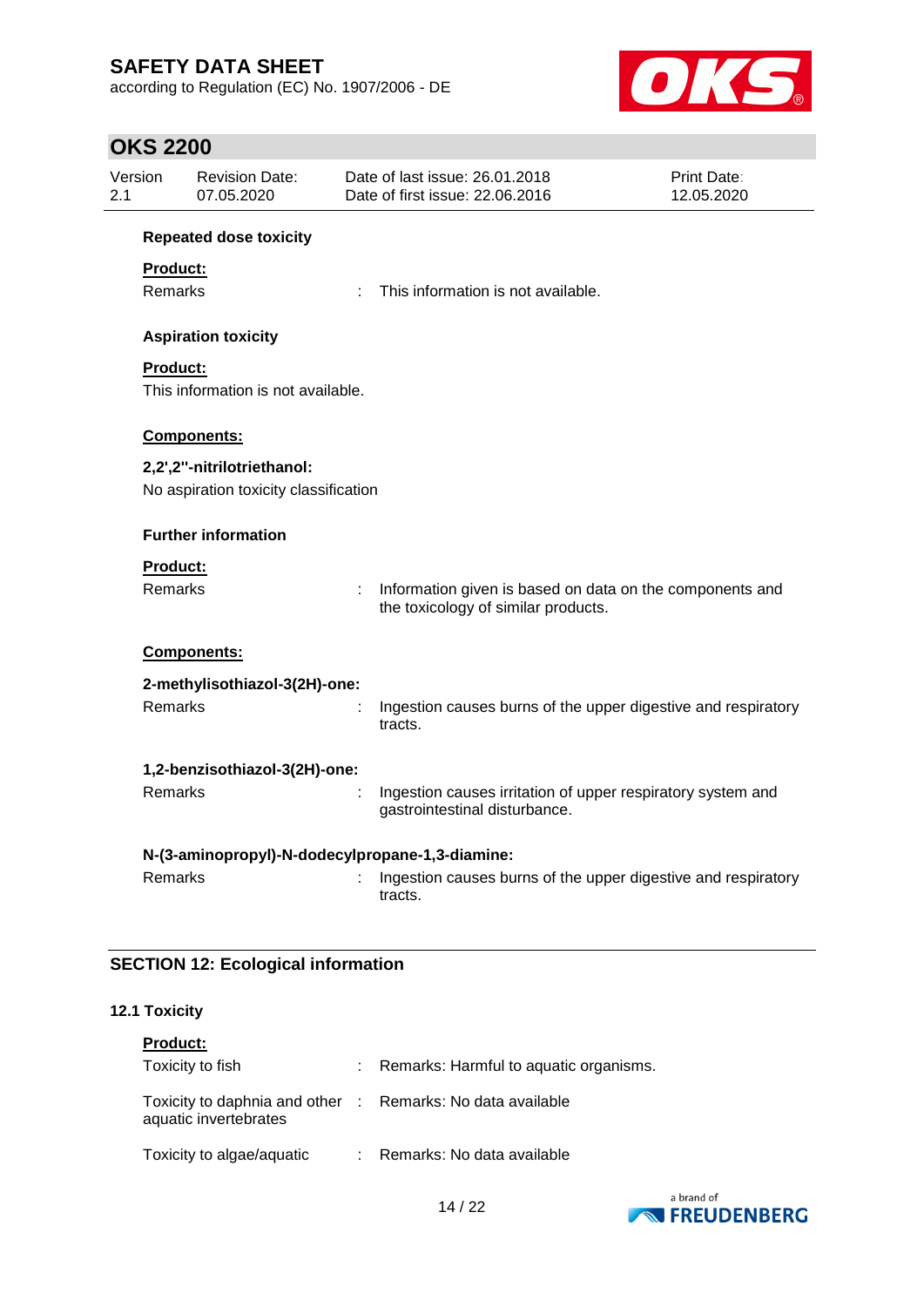according to Regulation (EC) No. 1907/2006 - DE



| Version<br>2.1 |           | <b>Revision Date:</b><br>07.05.2020                      |           | Date of last issue: 26.01.2018<br>Date of first issue: 22.06.2016                                                                                 | Print Date:<br>12.05.2020 |
|----------------|-----------|----------------------------------------------------------|-----------|---------------------------------------------------------------------------------------------------------------------------------------------------|---------------------------|
|                | plants    |                                                          |           |                                                                                                                                                   |                           |
|                |           | Toxicity to microorganisms                               |           | Remarks: No data available                                                                                                                        |                           |
|                |           | Components:                                              |           |                                                                                                                                                   |                           |
|                |           | 2-methylisothiazol-3(2H)-one:                            |           |                                                                                                                                                   |                           |
|                |           | Toxicity to daphnia and other :<br>aquatic invertebrates |           | EC50 (Daphnia magna (Water flea)): 0,85 mg/l<br>Exposure time: 48 h                                                                               |                           |
|                | plants    | Toxicity to algae/aquatic                                |           | : EC50 (Selenastrum capricornutum (green algae)): 0,072 mg/l<br>Exposure time: 72 h                                                               |                           |
|                | icity)    | M-Factor (Acute aquatic tox-                             | $\sim$ 1. | 10                                                                                                                                                |                           |
|                |           |                                                          |           | 10                                                                                                                                                |                           |
|                | toxicity) | M-Factor (Chronic aquatic                                |           | 1                                                                                                                                                 |                           |
|                |           |                                                          |           |                                                                                                                                                   |                           |
|                |           | 1,2-benzisothiazol-3(2H)-one:                            |           |                                                                                                                                                   |                           |
|                |           | Toxicity to fish                                         |           | Remarks: Very toxic to aquatic organisms.                                                                                                         |                           |
|                |           |                                                          |           | Remarks: Very toxic to aquatic organisms, may cause long-<br>term adverse effects in the aquatic environment.<br>Very toxic to aquatic organisms. |                           |
|                | icity)    | M-Factor (Acute aquatic tox-                             |           | 1                                                                                                                                                 |                           |
|                |           | <b>Ecotoxicology Assessment</b>                          |           |                                                                                                                                                   |                           |
|                |           | Acute aquatic toxicity                                   |           | : Very toxic to aquatic life.                                                                                                                     |                           |
|                |           | N-(3-aminopropyl)-N-dodecylpropane-1,3-diamine:          |           |                                                                                                                                                   |                           |
|                |           | Toxicity to fish                                         |           | LC50 (Oncorhynchus mykiss (rainbow trout)): 0,45 mg/l<br>Exposure time: 96 h                                                                      |                           |
|                |           |                                                          |           | Remarks: Very toxic to aquatic organisms, may cause long-<br>term adverse effects in the aquatic environment.<br>Very toxic to aquatic organisms. |                           |
|                |           | aquatic invertebrates                                    |           | Toxicity to daphnia and other : EC50 (Daphnia magna (Water flea)): 0,073 mg/l<br>Exposure time: 48 h                                              |                           |
|                | plants    | Toxicity to algae/aquatic                                |           | : EbC50 (Desmodesmus subspicatus (green algae)): 0,012<br>mg/l                                                                                    |                           |

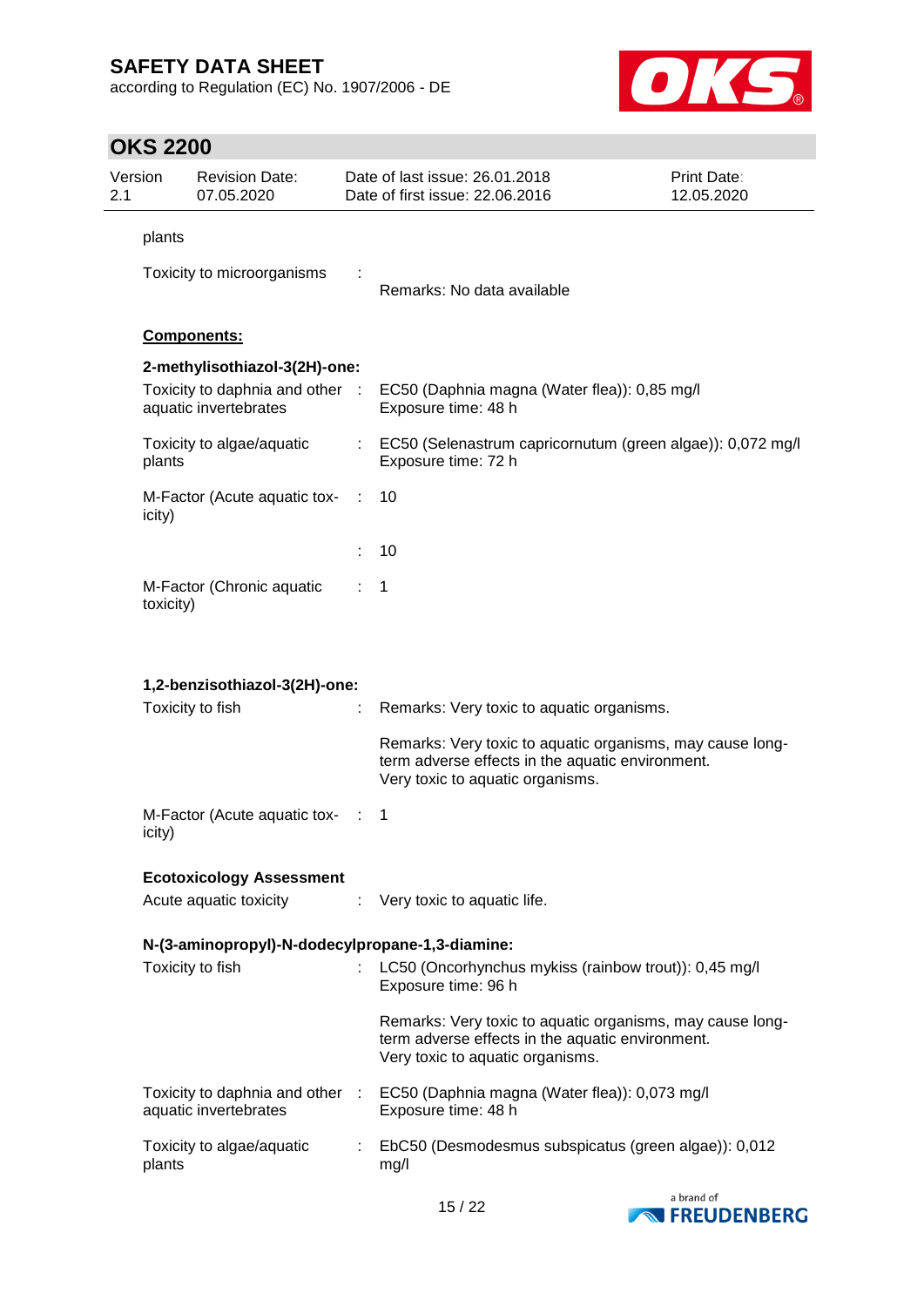according to Regulation (EC) No. 1907/2006 - DE



| Version<br>2.1 |                 | <b>Revision Date:</b><br>07.05.2020                      |     | Date of last issue: 26.01.2018<br>Date of first issue: 22.06.2016                                                                                                                                                       | <b>Print Date:</b><br>12.05.2020 |
|----------------|-----------------|----------------------------------------------------------|-----|-------------------------------------------------------------------------------------------------------------------------------------------------------------------------------------------------------------------------|----------------------------------|
|                |                 |                                                          |     | Exposure time: 72 h<br>Method: OECD Test Guideline 201                                                                                                                                                                  |                                  |
|                | icity)          | M-Factor (Acute aquatic tox-                             | -11 | 10                                                                                                                                                                                                                      |                                  |
|                | toxicity)       | M-Factor (Chronic aquatic                                |     | $\mathbf 1$                                                                                                                                                                                                             |                                  |
|                |                 | <b>Ecotoxicology Assessment</b>                          |     |                                                                                                                                                                                                                         |                                  |
|                |                 | Acute aquatic toxicity                                   | ÷.  | Very toxic to aquatic life.                                                                                                                                                                                             |                                  |
|                |                 | 2,2',2"-nitrilotriethanol:                               |     |                                                                                                                                                                                                                         |                                  |
|                |                 | Toxicity to fish                                         |     | LC50 (Pimephales promelas (fathead minnow)): 11.800 mg/l<br>Exposure time: 96 h<br>Test Type: flow-through test                                                                                                         |                                  |
|                |                 | Toxicity to daphnia and other :<br>aquatic invertebrates |     | EC50 (Ceriodaphnia dubia (water flea)): 609,88 mg/l<br>Exposure time: 48 h<br>Test Type: flow-through test                                                                                                              |                                  |
|                | plants          | Toxicity to algae/aquatic                                | t.  | EC50 (Desmodesmus subspicatus (green algae)): 216 mg/l<br>Exposure time: 72 h<br>Test Type: static test                                                                                                                 |                                  |
|                |                 | 12.2 Persistence and degradability                       |     |                                                                                                                                                                                                                         |                                  |
|                | <b>Product:</b> |                                                          |     |                                                                                                                                                                                                                         |                                  |
|                |                 | Biodegradability                                         |     | Remarks: No data available                                                                                                                                                                                              |                                  |
|                | ity             | Physico-chemical removabil- :                            |     | Remarks: No data available                                                                                                                                                                                              |                                  |
|                |                 | Components:                                              |     |                                                                                                                                                                                                                         |                                  |
|                |                 | 2-methylisothiazol-3(2H)-one:                            |     |                                                                                                                                                                                                                         |                                  |
|                |                 | Biodegradability                                         |     | Result: Readily biodegradable.                                                                                                                                                                                          |                                  |
|                |                 | 2,2',2"-nitrilotriethanol:                               |     |                                                                                                                                                                                                                         |                                  |
|                |                 | Biodegradability                                         |     | Result: Readily biodegradable.                                                                                                                                                                                          |                                  |
|                |                 | 12.3 Bioaccumulative potential                           |     |                                                                                                                                                                                                                         |                                  |
|                | Product:        |                                                          |     |                                                                                                                                                                                                                         |                                  |
|                |                 | Bioaccumulation                                          |     | Remarks: This mixture contains no substance considered to<br>be persistent, bioaccumulating and toxic (PBT).<br>This mixture contains no substance considered to be very<br>persistent and very bioaccumulating (vPvB). |                                  |

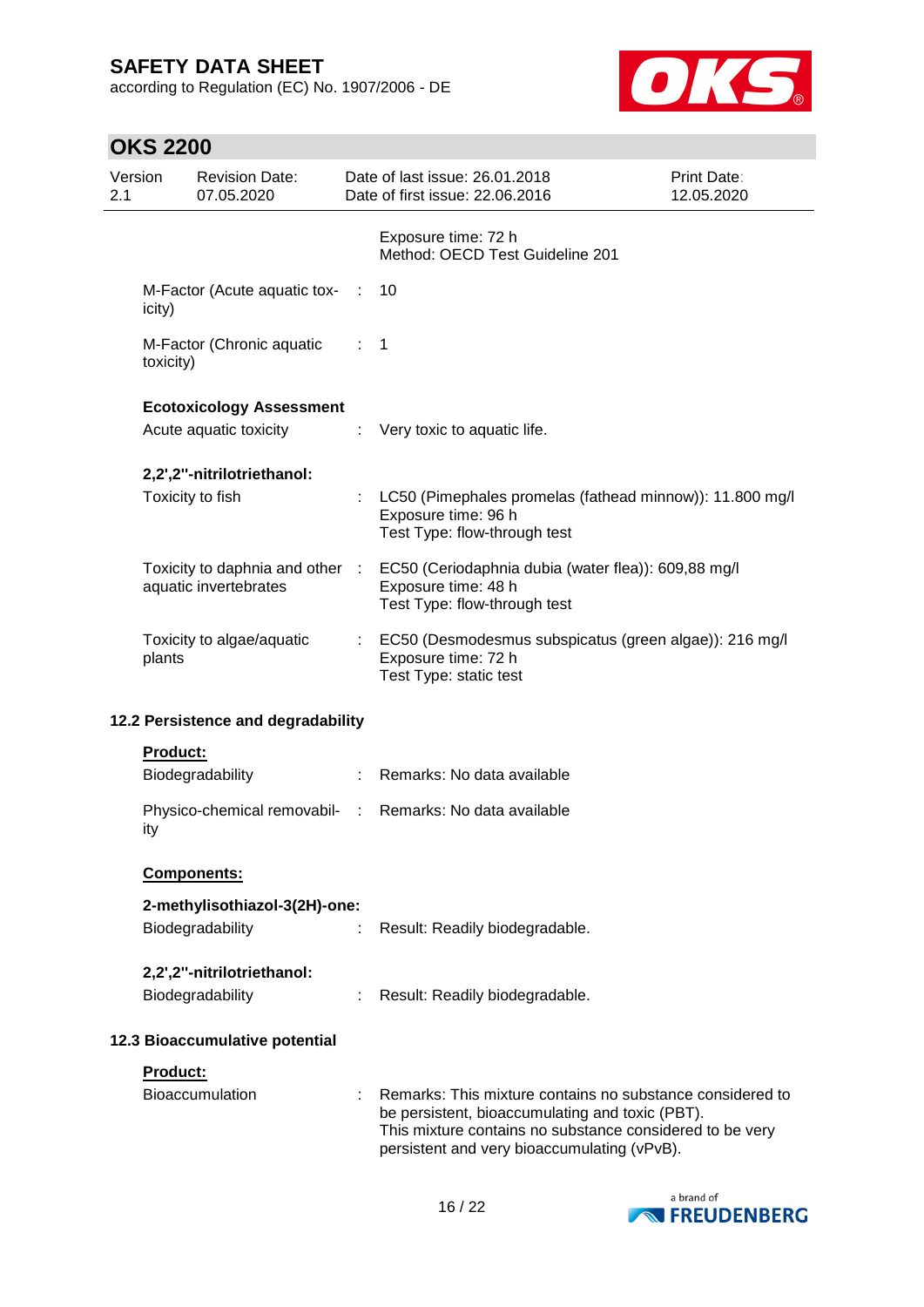according to Regulation (EC) No. 1907/2006 - DE



# **OKS 2200**

| Version<br>2.1 |                 | <b>Revision Date:</b><br>07.05.2020                | Date of last issue: 26.01.2018<br>Date of first issue: 22.06.2016                                                                                                                                          | Print Date:<br>12.05.2020 |
|----------------|-----------------|----------------------------------------------------|------------------------------------------------------------------------------------------------------------------------------------------------------------------------------------------------------------|---------------------------|
|                |                 | <b>Components:</b>                                 |                                                                                                                                                                                                            |                           |
|                |                 | 2-methylisothiazol-3(2H)-one:                      |                                                                                                                                                                                                            |                           |
|                |                 | Partition coefficient: n-<br>octanol/water         | log Pow: -0,486                                                                                                                                                                                            |                           |
|                |                 | 2,2',2"-nitrilotriethanol:                         |                                                                                                                                                                                                            |                           |
|                |                 | Partition coefficient: n-<br>octanol/water         | : $log Pow: -2,3 (25 °C)$                                                                                                                                                                                  |                           |
|                |                 | 12.4 Mobility in soil                              |                                                                                                                                                                                                            |                           |
|                | <b>Product:</b> |                                                    |                                                                                                                                                                                                            |                           |
|                | Mobility        |                                                    | Remarks: No data available                                                                                                                                                                                 |                           |
|                |                 | Distribution among environ-<br>mental compartments | : Remarks: No data available                                                                                                                                                                               |                           |
|                |                 | 12.5 Results of PBT and vPvB assessment            |                                                                                                                                                                                                            |                           |
|                | Product:        |                                                    |                                                                                                                                                                                                            |                           |
|                | Assessment      |                                                    | This substance/mixture contains no components considered<br>to be either persistent, bioaccumulative and toxic (PBT), or<br>very persistent and very bioaccumulative (vPvB) at levels of<br>0.1% or higher |                           |
|                |                 | Components:                                        |                                                                                                                                                                                                            |                           |
|                |                 | 2,2',2"-nitrilotriethanol:                         |                                                                                                                                                                                                            |                           |
|                | Assessment      |                                                    | Non-classified vPvB substance. Non-classified PBT sub-<br>stance.                                                                                                                                          |                           |
|                |                 | 12.6 Other adverse effects                         |                                                                                                                                                                                                            |                           |
|                | Product:        |                                                    |                                                                                                                                                                                                            |                           |
|                | mation          |                                                    | Additional ecological infor- : No information on ecology is available.                                                                                                                                     |                           |
|                |                 | Components:                                        |                                                                                                                                                                                                            |                           |
|                |                 | 1,2-benzisothiazol-3(2H)-one:                      |                                                                                                                                                                                                            |                           |
|                | mation          |                                                    | Additional ecological infor- : Very toxic to aquatic life.                                                                                                                                                 |                           |
|                |                 |                                                    | Very toxic to aquatic organisms, may cause long-term adverse<br>effects in the aquatic environment.<br>Very toxic to aquatic life.                                                                         |                           |

### **N-(3-aminopropyl)-N-dodecylpropane-1,3-diamine:**

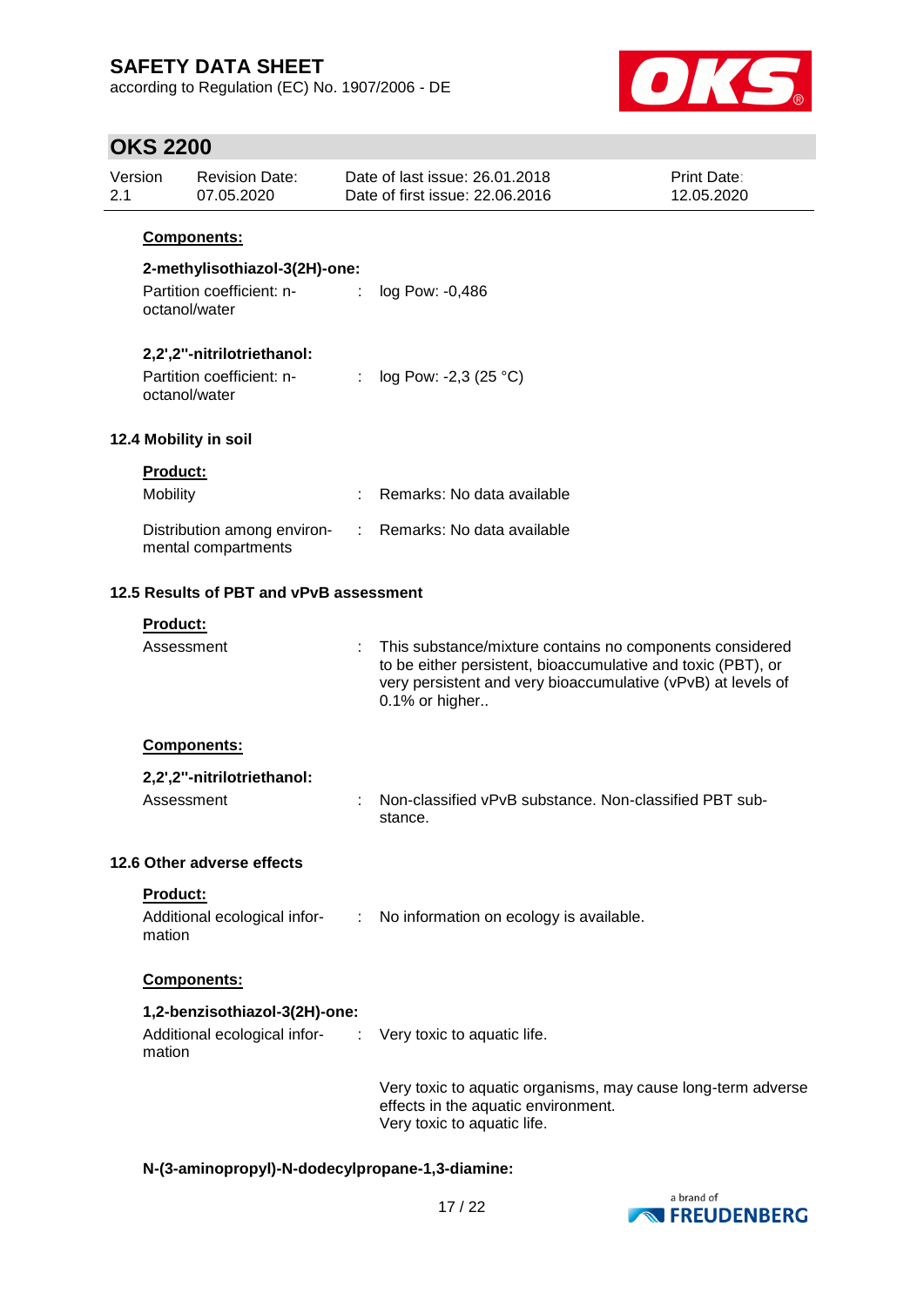according to Regulation (EC) No. 1907/2006 - DE



# **OKS 2200**

| Version | <b>Revision Date:</b>        | Date of last issue: 26.01.2018                                                                                                     | Print Date: |
|---------|------------------------------|------------------------------------------------------------------------------------------------------------------------------------|-------------|
| 2.1     | 07.05.2020                   | Date of first issue: 22.06.2016                                                                                                    | 12.05.2020  |
| mation  | Additional ecological infor- | Very toxic to aquatic organisms, may cause long-term adverse<br>effects in the aquatic environment.<br>Very toxic to aquatic life. |             |

#### **SECTION 13: Disposal considerations**

| 13.1 Waste treatment methods |                                                                                                                                                                                                                    |
|------------------------------|--------------------------------------------------------------------------------------------------------------------------------------------------------------------------------------------------------------------|
| Product                      | The product should not be allowed to enter drains, water<br>courses or the soil.<br>Do not dispose of with domestic refuse.<br>Dispose of as hazardous waste in compliance with local and<br>national regulations. |
|                              | Waste codes should be assigned by the user based on the<br>application for which the product was used.                                                                                                             |
| Contaminated packaging       | Packaging that is not properly emptied must be disposed of as<br>the unused product.<br>Dispose of waste product or used containers according to<br>local regulations.                                             |
|                              | The following Waste Codes are only suggestions:                                                                                                                                                                    |
| Waste Code                   | unused product<br>16 10 01, aqueous liquid wastes containing hazardous sub-<br>stances                                                                                                                             |
|                              | uncleaned packagings<br>15 01 10, packaging containing residues of or contaminated<br>by hazardous substances                                                                                                      |

#### **SECTION 14: Transport information**

| 14.1 UN number               |                                   |
|------------------------------|-----------------------------------|
| <b>ADR</b>                   | Not regulated as a dangerous good |
| <b>IMDG</b>                  | Not regulated as a dangerous good |
| <b>IATA</b>                  | Not regulated as a dangerous good |
| 14.2 UN proper shipping name |                                   |
| <b>ADR</b>                   | Not regulated as a dangerous good |
| <b>IMDG</b>                  | Not regulated as a dangerous good |
| IATA                         | Not regulated as a dangerous good |

**14.3 Transport hazard class(es)**

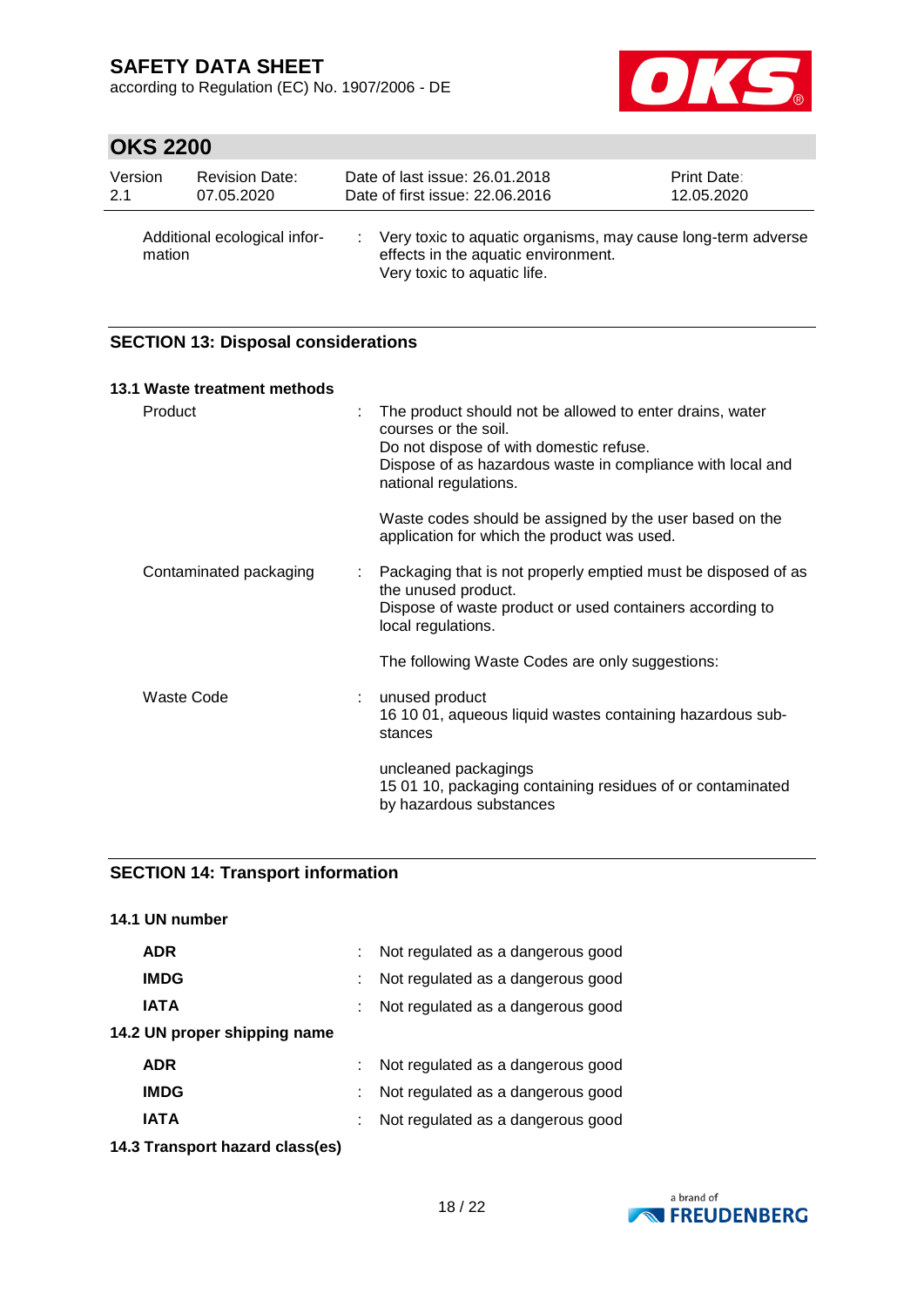according to Regulation (EC) No. 1907/2006 - DE



# **OKS 2200**

| Version<br>2.1 |                     | <b>Revision Date:</b><br>07.05.2020                 | Date of last issue: 26.01.2018<br>Date of first issue: 22.06.2016       | Print Date:<br>12.05.2020 |
|----------------|---------------------|-----------------------------------------------------|-------------------------------------------------------------------------|---------------------------|
|                |                     |                                                     |                                                                         |                           |
|                | <b>ADR</b>          |                                                     | Not regulated as a dangerous good                                       |                           |
|                | <b>IMDG</b>         |                                                     | Not regulated as a dangerous good                                       |                           |
|                | <b>IATA</b>         |                                                     | Not regulated as a dangerous good                                       |                           |
|                |                     | 14.4 Packing group                                  |                                                                         |                           |
|                | <b>ADR</b>          |                                                     | Not regulated as a dangerous good                                       |                           |
|                | <b>IMDG</b>         |                                                     | Not regulated as a dangerous good                                       |                           |
|                | <b>IATA (Cargo)</b> |                                                     | Not regulated as a dangerous good                                       |                           |
|                |                     | <b>IATA (Passenger)</b>                             | Not regulated as a dangerous good                                       |                           |
|                |                     | <b>14.5 Environmental hazards</b>                   |                                                                         |                           |
|                | <b>ADR</b>          |                                                     | Not regulated as a dangerous good                                       |                           |
|                | <b>IMDG</b>         |                                                     | Not regulated as a dangerous good                                       |                           |
|                |                     | <b>IATA (Passenger)</b>                             | Not regulated as a dangerous good                                       |                           |
|                | <b>IATA (Cargo)</b> |                                                     | Not regulated as a dangerous good                                       |                           |
|                |                     | 14.6 Special precautions for user<br>Not applicable |                                                                         |                           |
|                |                     |                                                     | 14.7 Transport in bulk according to Annex II of Marpol and the IBC Code |                           |
|                | Remarks             |                                                     | Not applicable for product as supplied.                                 |                           |

### **SECTION 15: Regulatory information**

#### **15.1 Safety, health and environmental regulations/legislation specific for the substance or mixture**

| REACH - Candidate List of Substances of Very High<br>Concern for Authorisation (Article 59).                                                         |    | : This product does not contain sub-<br>stances of very high concern (Regu-<br>lation (EC) No 1907/2006 (REACH),<br>Article 57). |
|------------------------------------------------------------------------------------------------------------------------------------------------------|----|----------------------------------------------------------------------------------------------------------------------------------|
| REACH - List of substances subject to authorisation<br>(Annex XIV)                                                                                   |    | : Not applicable                                                                                                                 |
| Regulation (EC) No 1005/2009 on substances that de-<br>plete the ozone layer                                                                         | ÷. | Not applicable                                                                                                                   |
| Regulation (EU) 2019/1021 on persistent organic pollu-<br>tants (recast)                                                                             | ÷. | Not applicable                                                                                                                   |
| Regulation (EC) No 649/2012 of the European Parlia-<br>ment and the Council concerning the export and import<br>of dangerous chemicals               | ÷. | Not applicable                                                                                                                   |
| REACH - Restrictions on the manufacture, placing on<br>the market and use of certain dangerous substances,<br>preparations and articles (Annex XVII) |    | : Conditions of restriction for the fol-<br>lowing entries should be considered:<br>Number on list 3                             |

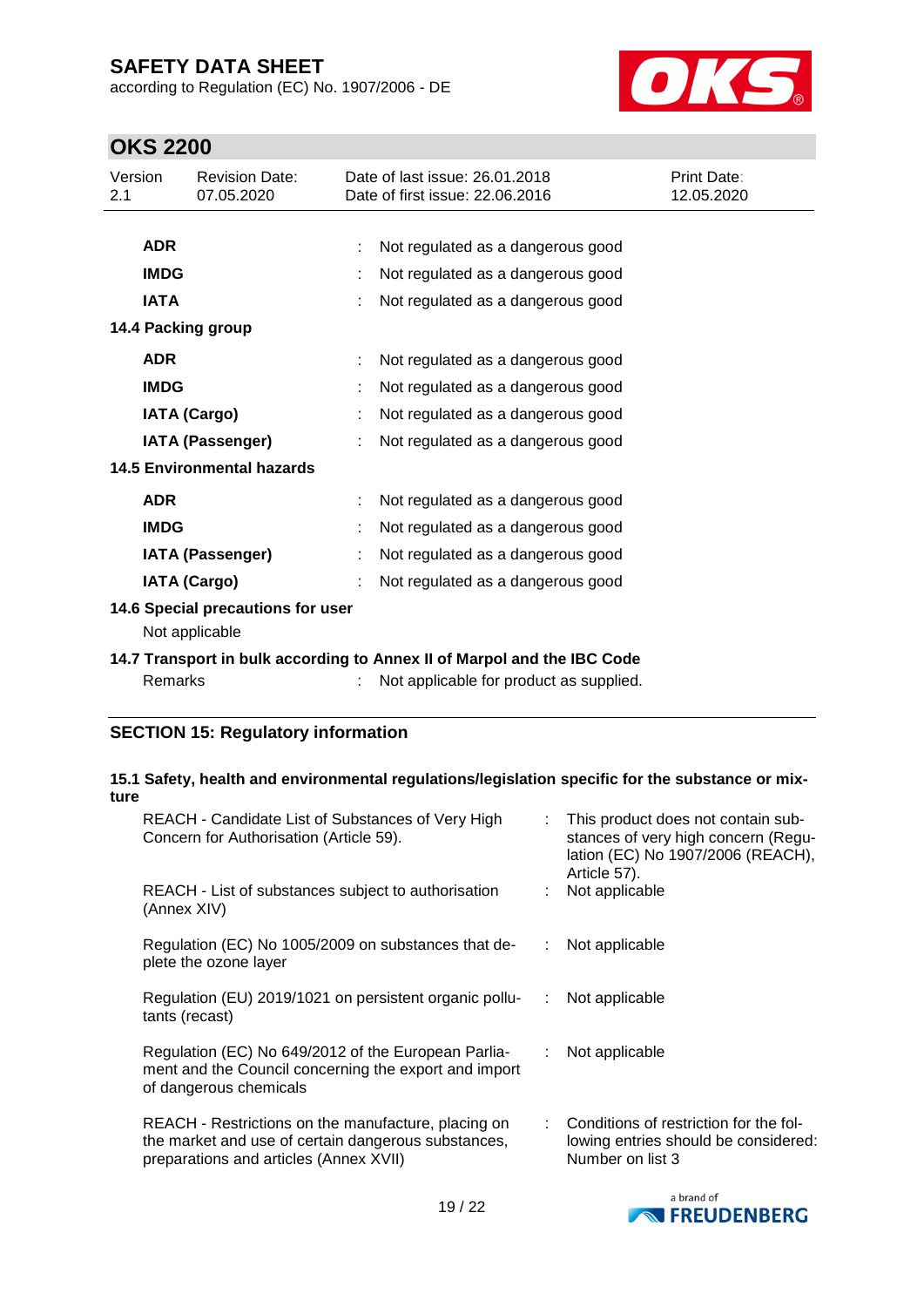according to Regulation (EC) No. 1907/2006 - DE



### **OKS 2200**

| Version | Revision Date: | Date of last issue: 26.01.2018  | <b>Print Date:</b> |
|---------|----------------|---------------------------------|--------------------|
| 2.1     | 07.05.2020     | Date of first issue: 22.06.2016 | 12.05.2020         |

Seveso III: Directive 2012/18/EU of the European Parliament and of the Council on the control of major-accident hazards involving dangerous substances. Not applicable Water contaminating class : WGK 1 slightly hazardous to water

| (Germany)              | Classification according to AwSV, Annex 1 (5.2)                                                                                                                                       |
|------------------------|---------------------------------------------------------------------------------------------------------------------------------------------------------------------------------------|
| TA Luft List (Germany) | Total dust:<br>Not applicable<br>Inorganic substances in powdered form:<br>Not applicable<br>Inorganic substances in vapour or gaseous form:<br>Not applicable<br>Organic Substances: |

Carcinogenic substances: Not applicable Mutagenic: Not applicable Toxic to reproduction: Not applicable

portion Class 1: 1,94 % others: 13,83 %

Volatile organic compounds : Directive 2010/75/EU of 24 November 2010 on industrial emissions (integrated pollution prevention and control) Not applicable

#### **Other regulations:**

Take note of Directive 94/33/EC on the protection of young people at work or stricter national regulations, where applicable.

#### **15.2 Chemical safety assessment**

This information is not available.

#### **SECTION 16: Other information**

#### **Full text of H-Statements**

| H301 |   | Toxic if swallowed.                                                   |
|------|---|-----------------------------------------------------------------------|
| H302 |   | Harmful if swallowed.                                                 |
| H311 |   | Toxic in contact with skin.                                           |
| H314 |   | Causes severe skin burns and eye damage.                              |
| H315 |   | Causes skin irritation.                                               |
| H317 | ÷ | May cause an allergic skin reaction.                                  |
| H318 |   | Causes serious eye damage.                                            |
| H330 |   | Fatal if inhaled.                                                     |
| H335 |   | May cause respiratory irritation.                                     |
| H373 |   | May cause damage to organs through prolonged or repeated<br>exposure. |

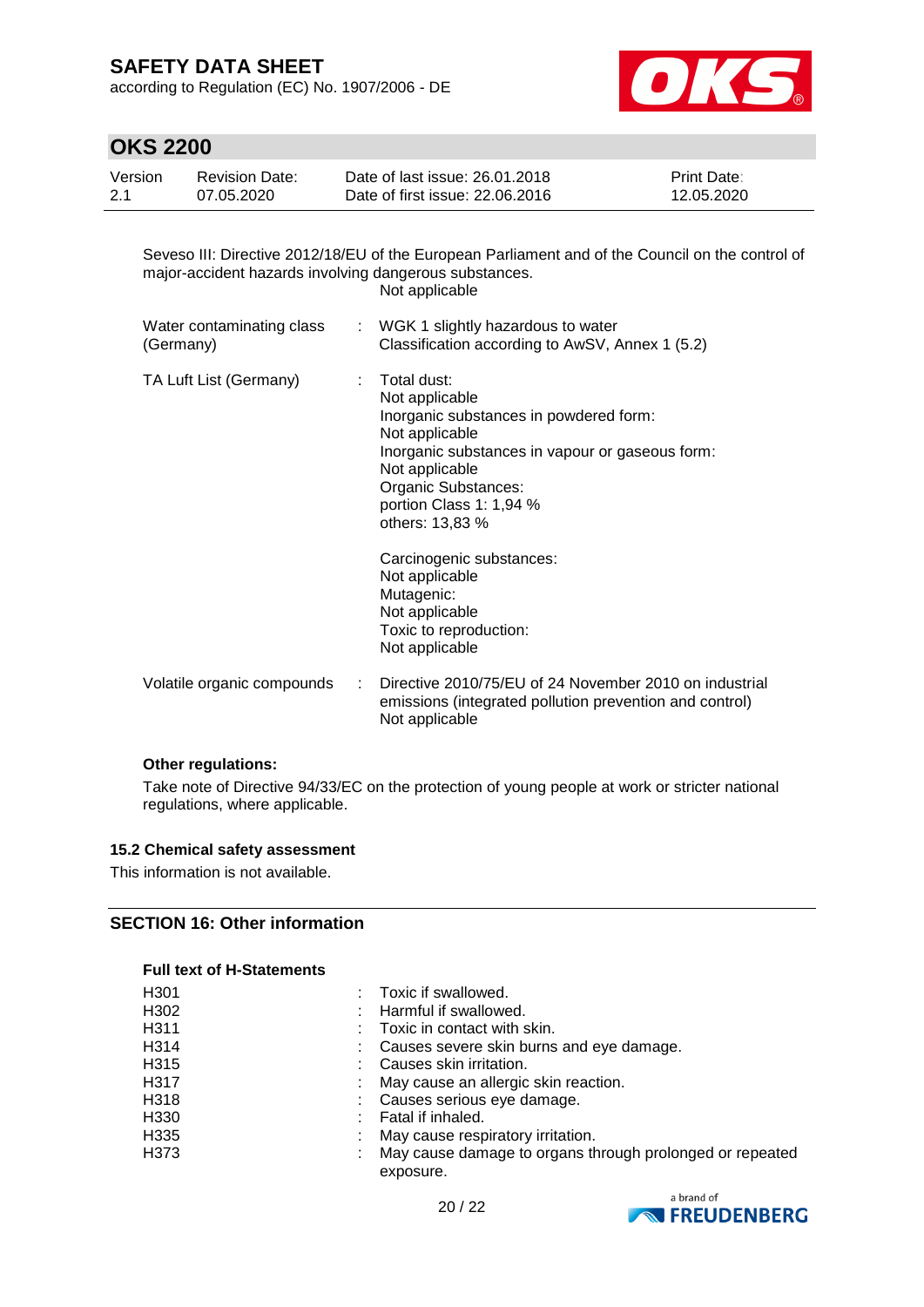according to Regulation (EC) No. 1907/2006 - DE



### **OKS 2200**

| Version      | <b>Revision Date:</b> | Date of last issue: 26.01.2018                                                                      | <b>Print Date:</b> |
|--------------|-----------------------|-----------------------------------------------------------------------------------------------------|--------------------|
| 2.1          | 07.05.2020            | Date of first issue: 22.06.2016                                                                     | 12.05.2020         |
| H400<br>H410 |                       | $\therefore$ Very toxic to aquatic life.<br>: Very toxic to aquatic life with long lasting effects. |                    |

**Full text of other abbreviations**

| DE TRGS 900       | Germany. TRGS 900 - Occupational exposure limit values. |
|-------------------|---------------------------------------------------------|
| DE TRGS 900 / AGW | Time Weighted Average                                   |

ADN - European Agreement concerning the International Carriage of Dangerous Goods by Inland Waterways; ADR - European Agreement concerning the International Carriage of Dangerous Goods by Road; AICS - Australian Inventory of Chemical Substances; ASTM - American Society for the Testing of Materials; bw - Body weight; CLP - Classification Labelling Packaging Regulation; Regulation (EC) No 1272/2008; CMR - Carcinogen, Mutagen or Reproductive Toxicant; DIN - Standard of the German Institute for Standardisation; DSL - Domestic Substances List (Canada); ECHA - European Chemicals Agency; EC-Number - European Community number; ECx - Concentration associated with x% response; ELx - Loading rate associated with x% response; EmS - Emergency Schedule; ENCS - Existing and New Chemical Substances (Japan); ErCx - Concentration associated with x% growth rate response; GHS - Globally Harmonized System; GLP - Good Laboratory Practice; IARC - International Agency for Research on Cancer; IATA - International Air Transport Association; IBC - International Code for the Construction and Equipment of Ships carrying Dangerous Chemicals in Bulk; IC50 - Half maximal inhibitory concentration; ICAO - International Civil Aviation Organization; IECSC - Inventory of Existing Chemical Substances in China; IMDG - International Maritime Dangerous Goods; IMO - International Maritime Organization; ISHL - Industrial Safety and Health Law (Japan); ISO - International Organisation for Standardization; KECI - Korea Existing Chemicals Inventory; LC50 - Lethal Concentration to 50 % of a test population; LD50 - Lethal Dose to 50% of a test population (Median Lethal Dose); MARPOL - International Convention for the Prevention of Pollution from Ships; n.o.s. - Not Otherwise Specified; NO(A)EC - No Observed (Adverse) Effect Concentration; NO(A)EL - No Observed (Adverse) Effect Level; NOELR - No Observable Effect Loading Rate; NZIoC - New Zealand Inventory of Chemicals; OECD - Organization for Economic Co-operation and Development; OPPTS - Office of Chemical Safety and Pollution Prevention; PBT - Persistent, Bioaccumulative and Toxic substance; PICCS - Philippines Inventory of Chemicals and Chemical Substances; (Q)SAR - (Quantitative) Structure Activity Relationship; REACH - Regulation (EC) No 1907/2006 of the European Parliament and of the Council concerning the Registration, Evaluation, Authorisation and Restriction of Chemicals; RID - Regulations concerning the International Carriage of Dangerous Goods by Rail; SADT - Self-Accelerating Decomposition Temperature; SDS - Safety Data Sheet; SVHC - Substance of Very High Concern; TCSI - Taiwan Chemical Substance Inventory; TRGS - Technical Rule for Hazardous Substances; TSCA - Toxic Substances Control Act (United States); UN - United Nations; vPvB - Very Persistent and Very Bioaccumulative

#### **Further information**

#### **Classification of the mixture: Classification procedure:**

Skin Sens. 1 **H317** H317 Calculation method

This safety data sheet applies only to products as originally packed and labelled. The information contained therein may not be reproduced or modified without our express written permission. Any